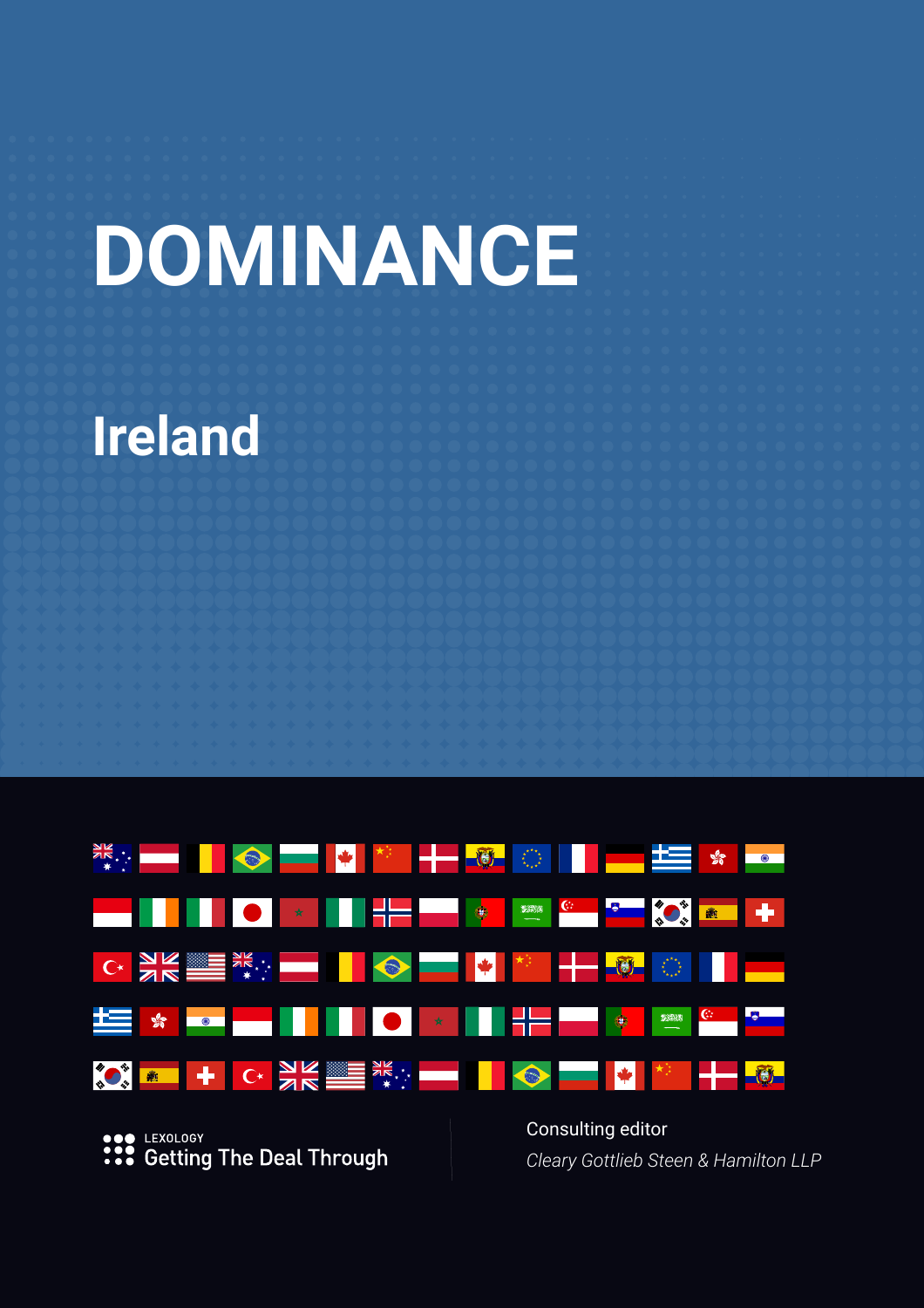# **Dominance**

Consulting editors

**Patrick Bock, Henry Mostyn, Patrick Todd**

*Cleary Gottlieb Steen & Hamilton LLP*

Quick reference guide enabling side-by-side comparison of local insights, including into the general legal framework and sector-specifc rules, the defnition of collective dominance, and relevance of dominant purchasers; abuse of dominance and related defences; specific forms of abuse, enforcement, sanctions, remedies and appeals; and current trends.

#### Generated 07 March 2022

The information contained in this report is indicative only. Law Business Research is not responsible for any actions (or lack thereof) taken as a result of relying on or in any way using information contained in this report and in no event shall be liable for any damages resulting from reliance on or use of this information. © Copyright 2006 - 2022 Law Business Research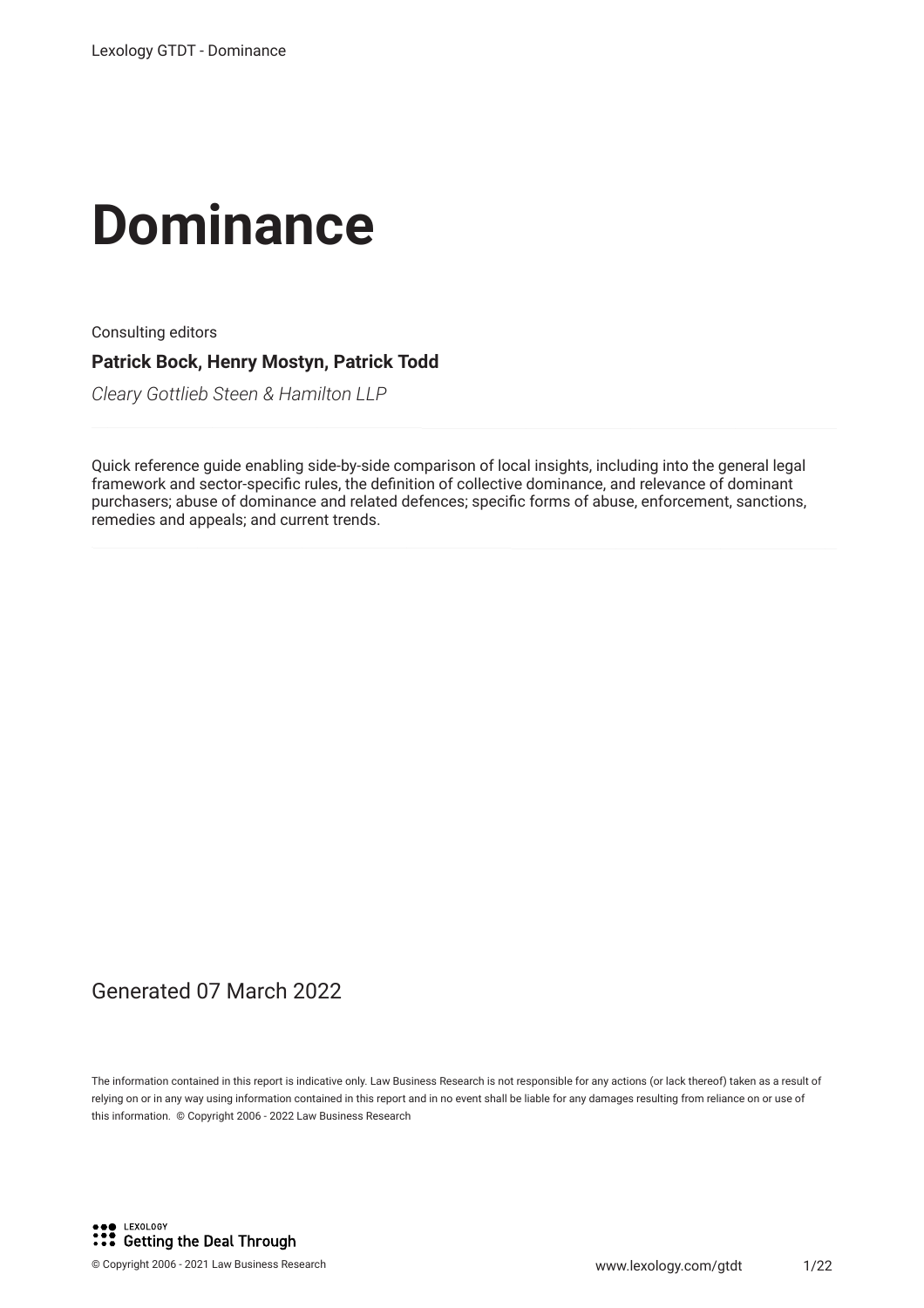## **Table of contents**

#### **GENERAL FRAMEWORK**

**Legal framework**

**Defnition of dominance**

**Purpose of legislation**

**Sector-specifc dominance rules**

**Exemptions from the dominance rules**

**Transition from non-dominant to dominant**

**Collective dominance**

**Dominant purchasers**

**Market defnition and share-based dominance thresholds**

#### **ABUSE OF DOMINANCE**

**Defnition of abuse of dominance Exploitative and exclusionary practices Link between dominance and abuse Defences**

#### **SPECIFIC FORMS OF ABUSE**

**Types of conduct**

#### **ENFORCEMENT PROCEEDINGS**

**Enforcement authorities**

**Sanctions and remedies**

**Enforcement process**

**Enforcement record**

**Contractual consequences**

**Private enforcement**

**Damages**

**Appeals**

#### **UNILATERAL CONDUCT**

**Unilateral conduct by non-dominant frms**

#### **UPDATE AND TRENDS**

**Forthcoming changes**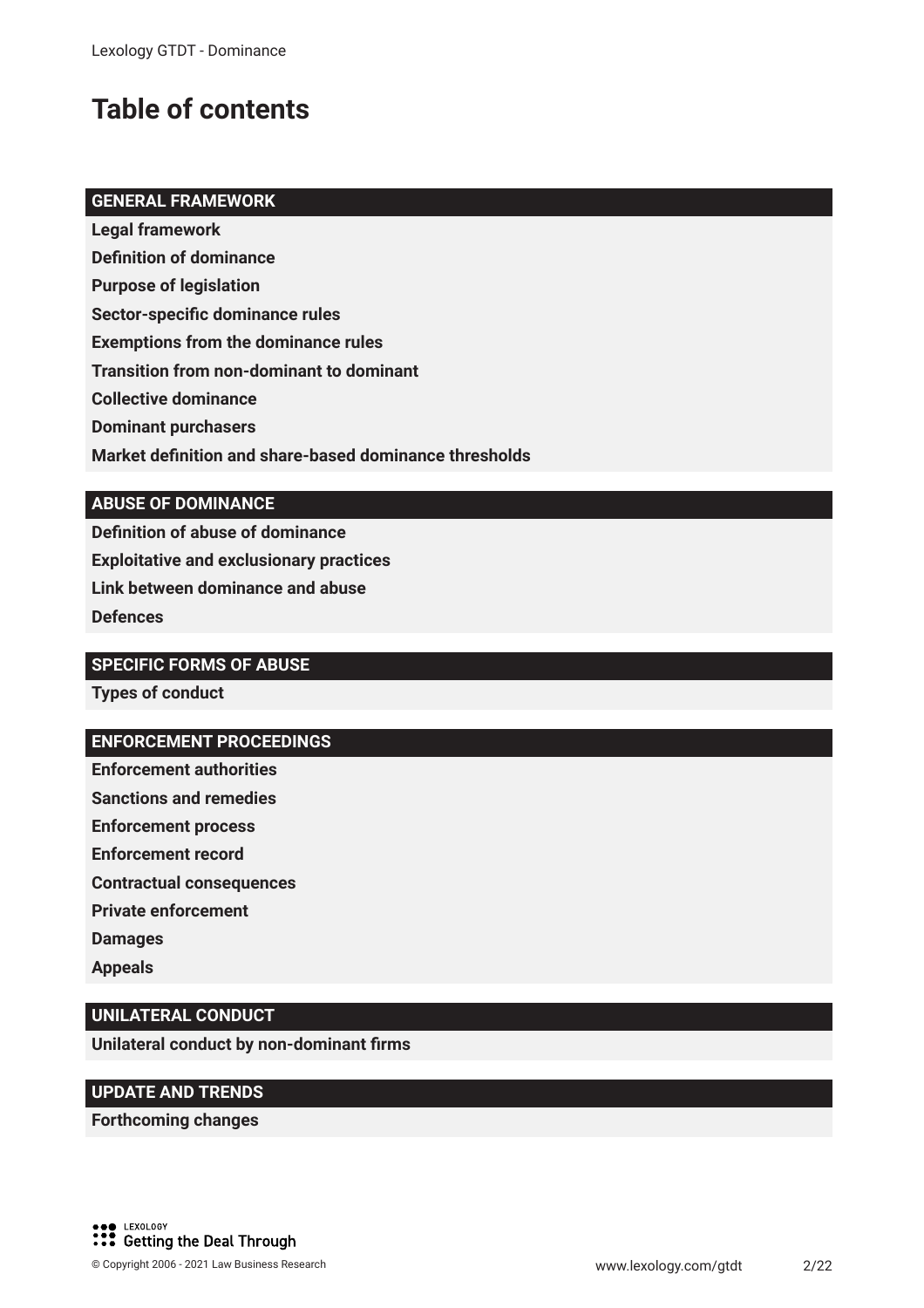### **Contributors**

#### Ireland



**Simon Shinkwin** simon.shinkwin@matheson.com *Matheson*



**Laura McDonnell** laura.mcdonnell@matheson.com *Matheson*



**Kate McKenna** kate.mckenna@matheson.com *Matheson*



Matheson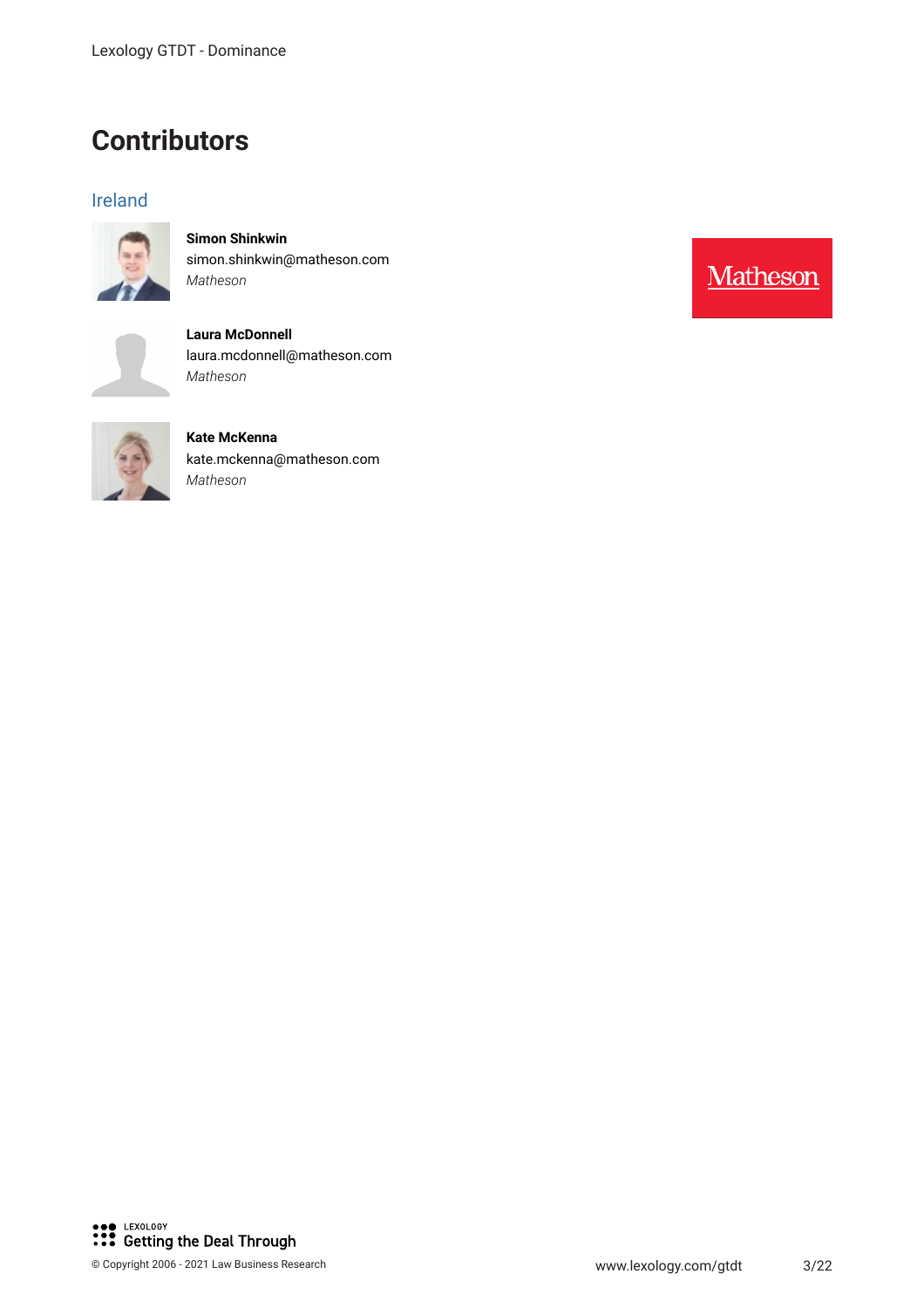#### **GENERAL FRAMEWORK**

#### **Legal framework**

What is the legal framework in your jurisdiction covering the behaviour of dominant frms?

Abuse of a dominant position is prohibited by section 5 of the Competition Acts 2002–2017 (the Act) and article 102 of the Treaty on the Functioning of the European Union (the Treaty). Section 5 of the Act mirrors article 102 of the Treaty except that section 5 refers to abuse of a dominant position in trade for any goods or services in the state (ie, Ireland) or in any part of the state.

The Irish national competition authority, the Competition and Consumer Protection Commission (CCPC) (formerly known as the Competition Authority) and the Commission for Communications Regulation (ComReg) can investigate breaches of the section 5 and article 102 prohibition. However, only the Irish courts can make a legally binding fnding that conduct constitutes an unlawful abuse of a dominant position.

The Act makes abuse of a dominant position (under section 5 or article 102 or both) a criminal offence that can be prosecuted before the Irish courts and is punishable by fnancial penalties. The Act also includes specifc provision for aggrieved persons and the CCPC to take civil proceedings before the Irish courts seeking remedies for an abuse of a dominant position. The remedies available in civil proceedings include a court declaration, damages and an injunction. In particular, section 14(7) of the Act enables an Irish court to take intrusive structural measures to terminate a dominant position that has been abused (as well as to terminate the abuse) by issuing an order:

To date, no penalty or structural remedy for abuse of dominance has been granted by the Irish courts and there have been no signifcant cases where damages were awarded.

*Law stated - 19 January 2022*

#### **Defnition of dominance**

How is dominance defned in the legislation and case law? What elements are taken into account when assessing dominance?

There is no defnition of dominance within the Act. As such, the Irish courts and the CCPC have adopted the defnition formulated by the Court of Justice of the European Union (CJEU) in case 27/76, United Brands v Commission [1978] ECR 207, wherein it was defned as a:

Section 5(2)(a)–(d) of the Act does, however, set out several examples of what such abuse of dominance may consist of, which include the following:

- directly or indirectly imposing unfair purchase or selling prices or other unfair trading conditions;
- limiting production, markets or technical development to the prejudice of consumers;
- applying dissimilar conditions to equivalent transactions with other trading parties, thereby placing them at a competitive disadvantage; and
- making the conclusion of contracts subject to the acceptance by other parties of supplementary obligations which by their nature or according to commercial usage have no connection with the subject of such contract.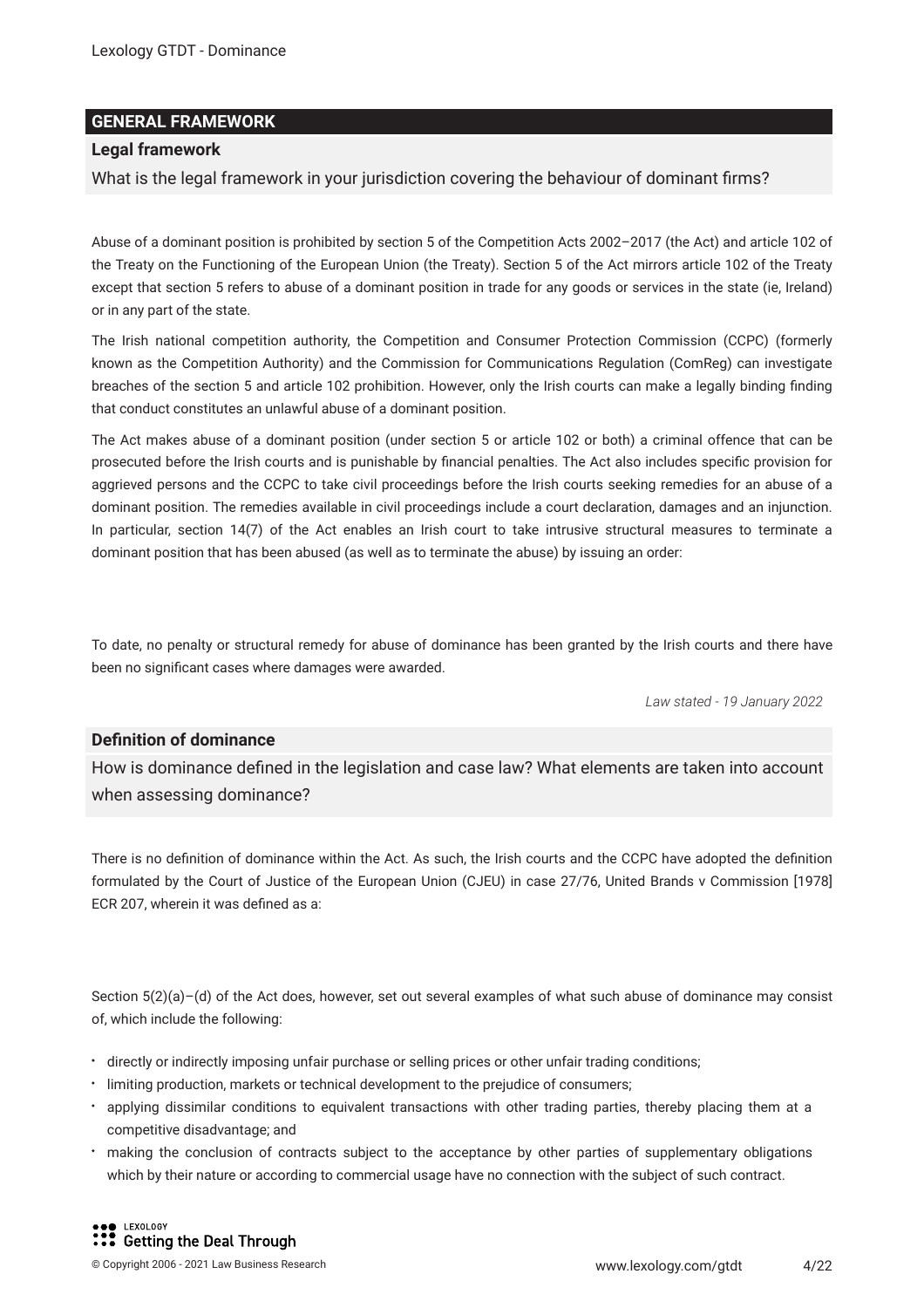#### **Purpose of legislation**

Is the purpose of the legislation and the underlying dominance standard strictly economic, or does it protect other interests?

The object of the legislation and the underlying standard are strictly economic and do not seek to protect other interests (except for those provisions in the Act dealing with media mergers).

*Law stated - 19 January 2022*

#### **Sector-specifc dominance rules**

Are there sector-specifc dominance rules, distinct from the generally applicable dominance provisions?

There are sector-specifc regulations in all key regulated sectors (electronic communications, postal services, energy and aviation). In the electronic communications sector the relevant regulatory body, ComReg, can designate operators as having signifcant market power in accordance with the applicable directive on a common regulatory framework for electronic communications networks and services.

In the electronic communications sector, ComReg concurrently holds the same enforcement powers as the CCPC. The Communications Regulation (Amendment) Act 2007 as amended (the 2007 Act) extended ComReg's functions to include competition powers (concurrent with those of the CCPC) in respect of matters arising under, inter alia, section 5 of the Act concerning electronic communications services, networks or associated facilities.

A cooperation agreement is in place between the CCPC and ComReg. Pursuant to the 2007 Act, in instances of disagreement between the CCPC and ComReg as to jurisdiction, the decision as to which body shall act in a given instance falls to the Minister for Communications, whose decision is fnal. To date, in practice, ComReg tends to lead the investigation of competition law issues that affect the markets where it has jurisdiction.

Other sectoral regulators supervise operators in their respective sectors in accordance with the relevant sector-specifc legislation. This legislation may enable the regulator to make ex ante rules designed to alleviate the effects of dominance. In addition to its cooperation agreement with ComReg, cooperation agreements are in place between the CCPC and other sectoral regulators with a view to avoiding duplication and ensuring consistency in their enforcement actions. These regulators include the Central Bank of Ireland, the Commission for Regulation of Utilities, the Department of Business, Enterprise and Innovation, the Broadcasting Authority of Ireland, the Commission for Aviation Regulation, the Health Insurance Authority and the National Transport Authority.

*Law stated - 19 January 2022*

#### **Exemptions from the dominance rules**

To whom do the dominance rules apply? Are any entities exempt?

The prohibition on abuse of dominance applies to 'undertakings'. An undertaking is defned under Part 1 of the Act as 'a person being an individual, a body corporate or an unincorporated body of persons engaged for gain in the production, supply or distribution of goods or the provision of a service and, where the context so admits shall include an association of undertakings'.

Public bodies that carry on an economic activity, such that they satisfy the defnition of an undertaking, are subject to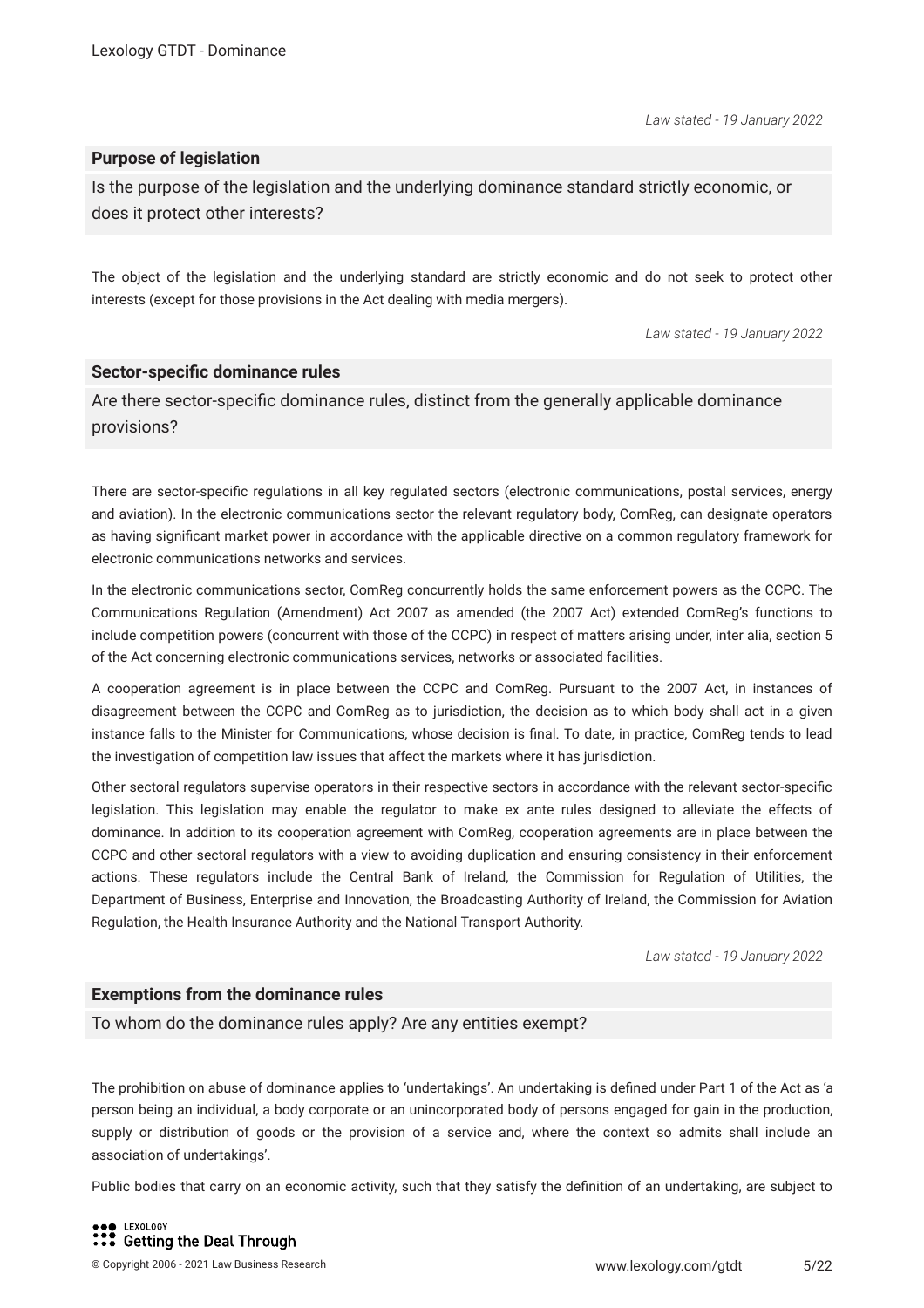the Act. In 2012 and 2013, the High Court considered allegations of abuse of dominance brought against public authorities responsible for charging for the use of harbour facilities and in both cases it was decided that the defendant was acting as an undertaking subject to competition law ( Island Ferries Teoranta v Minister for Communications, Marine and Natural Resources [2011] IEHC 388 and Island Ferries Teoranta v Galway County Council [2013] IEHC 587). Further, in Nurendale Limited (T/A Panda Waste Services) v Dublin City Council & Others [2009] IEHC 588, the High Court found that the fact that the local authorities in the greater Dublin area were responsible for the regulation of waste collection services within their respective areas did not preclude them from being 'undertakings' when the local authorities themselves provided waste collection services. In October 2008, the Competition Authority determined that the Health Service Executive is not an undertaking when it engages in either negotiating with pharmaceutical representatives in respect of the ex-factory price of certain drugs or purchasing community pharmacy services from private sector pharmacy undertakings (Enforcement Decision (ED/01/008)). In Lifeline Ambulance Services v HSE [2012] IEHC 432, the High Court held that public authorities such as the HSE can only be considered undertakings in relation to purely economic activities drawing a distinction between tasks assigned to authorities – like the HSE – by statute to secure a public interest beneft, such as provision of emergency ambulance services, and tasks that are more economic in nature, such as ambulance transport of private patients.

*Law stated - 19 January 2022*

#### **Transition from non-dominant to dominant**

Does the legislation only provide for the behaviour of frms that are already dominant?

Section 5 of the Act and article 102 apply only to dominant frms.

*Law stated - 19 January 2022*

#### **Collective dominance**

Is collective dominance covered by the legislation? How is it defned in the legislation and case law?

Yes. Section 5(1) of the Act and article 102 provide that any abuse by 'one or more undertakings' of a dominant position is prohibited. In A&N Pharmacy v United Drug [1996] 2 ILRM 42, the High Court recognised that collective dominance may exist in circumstances in which three suppliers controlled 90 per cent of the relevant market.

In Nurendale Limited (T/A Panda Waste Services) v Dublin City Council & Others , the High Court found that the local authorities in question were collectively dominant in respect of the provision of waste collection services in the greater Dublin area as well as being dominant individually within each of their respective geographic areas.

*Law stated - 19 January 2022*

#### **Dominant purchasers**

Does the legislation apply to dominant purchasers? Are there any differences compared with the application of the law to dominant suppliers?

The legislation is applicable to dominant purchasers, as confrmed by the Competition Authority in rejecting an allegation that Aer Lingus had abused its position on the market for the purchase of travel agents' services (Authority Decision No. E/02/001) and by the High Court in Blemings v David Patton [2001] 1 IR 385 and Lifeline Ambulance Services Limited v Health Service Executive [2012] IEHC 432.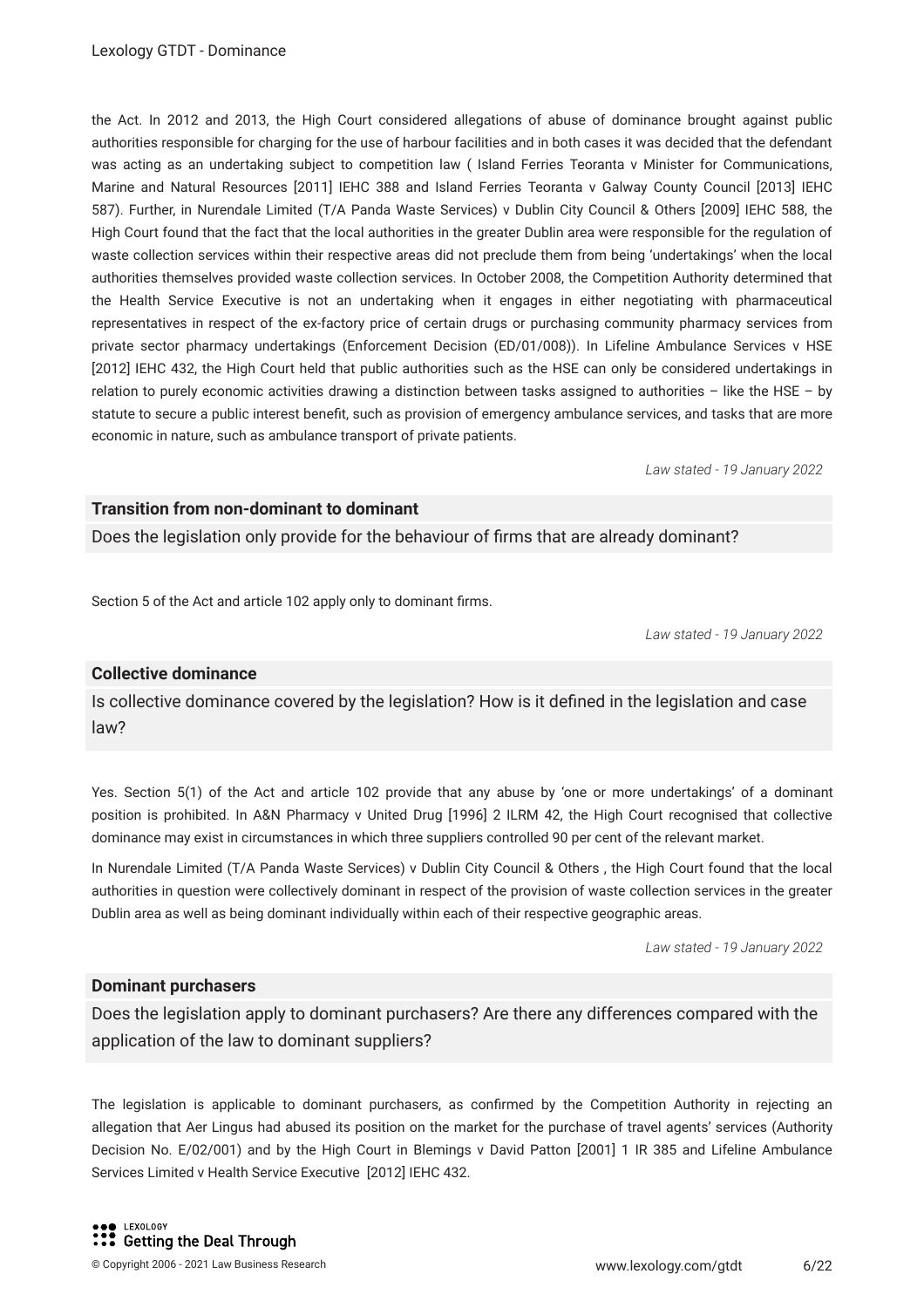Section 5(2)(a) of the Act provides that an abuse of a dominant position may involve 'directly or indirectly imposing unfair purchase or selling prices', which confrms that the Act applies to dominant purchasers. Enforcement practice and case law has not provided for any distinction in the application of the law to dominant suppliers as regards dominant purchasers.

*Law stated - 19 January 2022*

#### **Market defnition and share-based dominance thresholds**

How are relevant product and geographic markets defned? Are there market-share thresholds at which a company will be presumed to be dominant or not dominant?

There is no test for market defnition within the Act. However, the High Court has referred to the test set out in the European Commission's notice on the defnition of the relevant product market for purposes of Community law ([1997] OJ L372/5) (the Notice), which states: 'A relevant product market comprises all those products and / or services which are regarded as interchangeable or substitutable by the consumer, by reason of the products' characteristics, their prices and their intended use.'

The Irish courts and the CCPC generally follow the Notice's defnition of the relevant geographic market, which states: 'The relevant geographic market comprises the area in which the undertakings concerned are involved in the supply and demand of products or services, in which the conditions of competition are sufficiently homogeneous and which can be distinguished from neighbouring areas because the conditions of competition are appreciably different in those areas.'

The CCPC's practice on market defnition is set out in its guidance in the merger control rules and its 'Enforcement Decisions'. In Competition Authority v O'Regan & Others [2004] IEHC 330 the question of the correct market defnition was of key importance in the Supreme Court's overruling of the High Court's decision. In October 2004, the Competition Authority obtained a High Court ruling that the Irish League of Credit Unions (ILCU) had abused its dominant position in the market for credit union representation by refusing to supply savings protection insurance to credit unions that were not members of ILCU. The High Court ordered ILCU to share access to its savings protection scheme with credit unions not affiliated to it. The Supreme Court subsequently overruled the High Court's decision, finding that savings protection schemes were not, in fact, a commercially saleable product and that the Competition Authority had failed to provide an economic analysis to substantiate its claim that representation services and savings protection schemes were distinct products in distinct product markets ([2007] IESC 22). The Supreme Court concluded that a specifc market for savings protection schemes did not exist as such protection schemes were only ever provided, both nationally and internationally, by leagues of credit unions and only to their own members. Accordingly, such schemes did not constitute a relevant product market. The Competition Authority's case that ILCU's conduct amounted to a tying abuse thus failed.

With regard to market share thresholds, the Irish courts and the CCPC will follow the case law of the CJEU in respect of this issue.

In Meridian Communications and Cellular Three v Eircell [2002] 1 IR 17, the High Court held that despite Eircell's relatively high market share (around 60 per cent), the plaintiffs had failed to prove that Eircell was dominant. The High Court held that reliance on the structural aspects of the market was not justifed in the circumstances of the particular market in question and that the signifcance of Eircell's large market share was greatly diminished in light of its dramatic decline (from 100 per cent) over a relatively short period of time. Likewise, in Blemings v David Patton , the High Court held that a monopsonist would not be dominant in the absence of barriers to entry and exit in the market.

In its 'Enforcement Decision' on RTE, while the Competition Authority did not reach any fnal fndings on the point, it indicated that its preliminary view was that RTE was likely to hold a dominant position in the market for television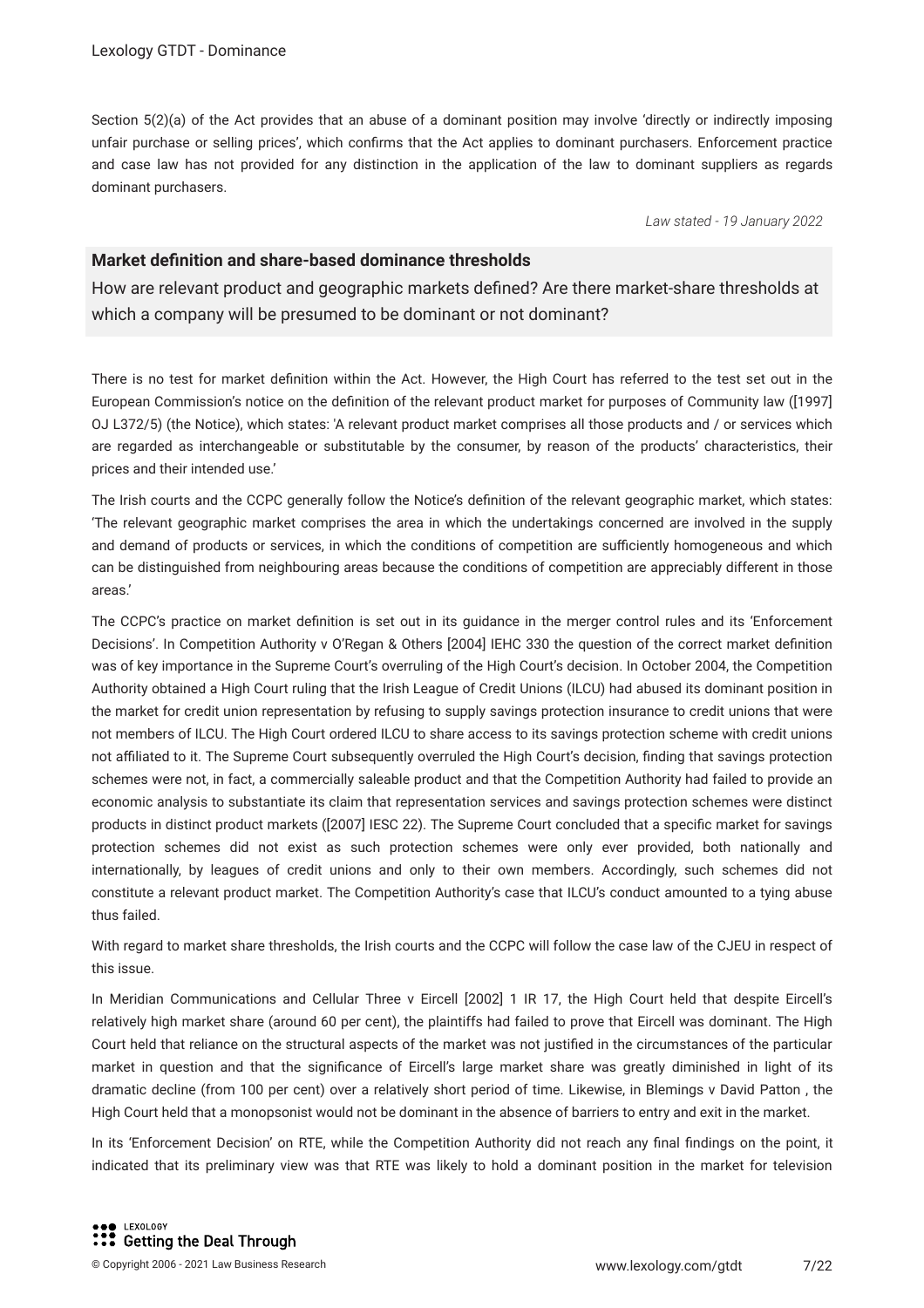advertising airtime in the state, despite the fact that its market share by revenue (55 per cent to 65 per cent) had been in decline and that new players had entered the relevant market.

In TicketMaster Ireland (Authority Decision No. E/06/001), the Competition Authority took the view that, although TicketMaster Ireland held 100 per cent of the Irish market for outsourced ticketing services for events of national or international appeal, no dominant position existed owing to the constraint placed on TicketMaster Ireland by large event promoters.

In the decision of the Electronic Communications Appeal Panel in the appeal by Three Ireland (Hutchison 3G Ireland) of a designation of signifcant market power (SMP), reliance was placed on the European Commission's SMP guidelines, which stressed that the existence of a dominant position cannot be established on the sole basis of large market shares and that a thorough overall analysis should be made of the economic characteristics of the relevant market before coming to a conclusion. In that case, despite the appellant's 100 per cent share of the market for voice call termination on its own network, the panel found that there was a failure to properly carry out the analysis required including delay, market saturation, new entrants' issues, alternative buyers, the role of competition and presence of countervailing power; therefore, the SMP designation was overturned.

*Law stated - 19 January 2022*

#### **ABUSE OF DOMINANCE**

#### **Defnition of abuse of dominance**

How is abuse of dominance defned and identifed? What conduct is subject to a per se prohibition?

Section 5(2) of the Competition Acts 2002–2017 (the Act) and article 102 of the Treaty on the Functioning of the European Union (the Treaty) set out the examples of abuse of dominance. Such abuses may consist of:

- directly or indirectly imposing unfair purchase or selling prices or other unfair trading conditions;
- limiting production, markets or technical development to the prejudice of consumers;
- applying dissimilar conditions to equivalent transactions with other trading parties, thereby placing them at a competitive disadvantage; or
- making the conclusion of contracts subject to the acceptance by other parties of supplementary obligations, which, by their nature or according to commercial usage, have no connection with the subject of such contracts.

In enforcing the section 5 prohibition, the Competition and Consumer Protection Commission (CCPC) tends to follow an effects-based approach. A good example of such an approach is the Competition Authority's decision in TicketMaster Ireland . Writing in a personal capacity, the member of the Competition Authority (as it then was) responsible for that decision subsequently noted that 'the form-based approach strongly supported the allegations of high prices based on exclusive contracts, while the effects-based analysis found, correctly, that countervailing buyer power, efficiencies and other factors meant that TicketMaster Ireland was neither dominant nor that its conduct was anticompetitive' (Dr Paul Gorecki, Journal of Competition Law and Economics 2006 2(3): 533–548).

Whereas formally there are no per se prohibitions of specifc conduct under section 5 of the Act or article 102 of the Treaty, the CCPC is infuenced by the approach of the European courts and the European Commission, such that certain forms of conduct on the part of dominant undertakings can be presumed to be abusive (although the company always retains the possibility to rebut that presumption or justify its conduct). For example, in its decision in Drogheda Independent (Decision No. E/05/002), the Competition Authority noted that its approach towards the identifcation of unlawful predatory pricing was based on that of the Court of Justice of the European Union (CJEU) in case C-62/86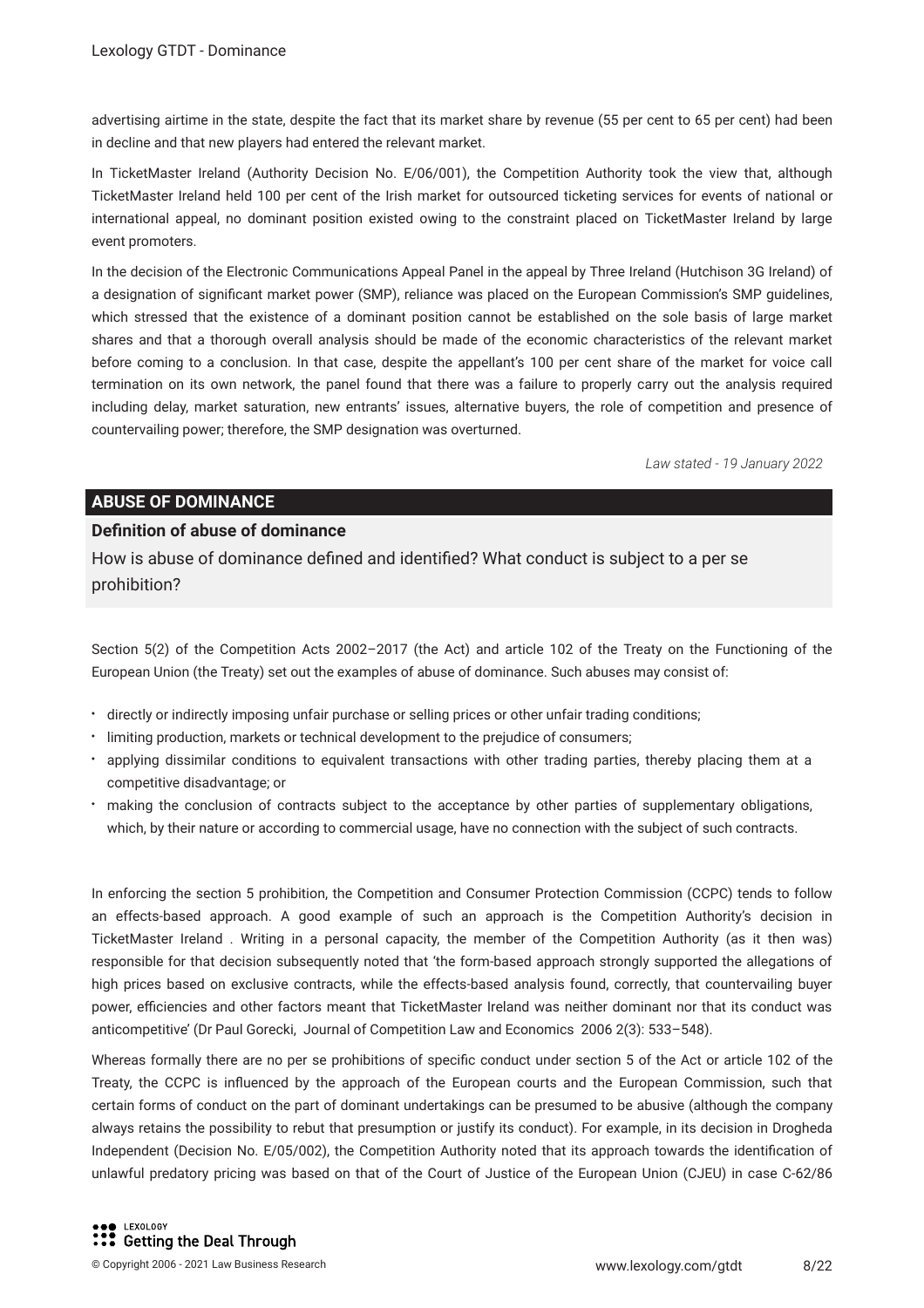Akzo v Commission , whereby prices below a dominant undertaking's average variable costs are presumed to be predatory. Likewise, in its 'Enforcement Decisions' regarding allegedly unlawful 'loyalty rebates' offered by RTE and An Post respectively, the Competition Authority noted that its approach towards the identifcation of unlawful 'loyalty rebates' was based on decisions of the CJEU in joined cases C-241/91 P and C-242/91 RTE and ITP v Commission and case 5/69 Volk v Vervaecke . Accordingly, there is no reason in principle why the Irish Courts and the CCPC should not follow the recent decision of the CJEU in case C-413/14 P Intel v Commission , which marks a shift away from the automatic classifcation of certain types of conduct as a per se abuse (ie, relying solely on a form-based analysis) to adopting a more effects-based approach whereby the CJEU held that Commission are required to examine all the circumstances of a case to determine if the conduct in question is capable of restricting competition. The CJEU recently confrmed this approach in case C-525/16 MEO , which applied the effects-based principles in Intel to price discrimination, suggesting the Intel reasoning is not limited to cases involving rebates but is applicable to other pricing abuses. This further endorsement of an effects-based assessment is likely to be followed by the Irish courts and the CCPC.

*Law stated - 19 January 2022*

#### **Exploitative and exclusionary practices**

Does the concept of abuse cover both exploitative and exclusionary practices?

Yes, both exploitative and exclusionary practices are covered.

*Law stated - 19 January 2022*

#### **Link between dominance and abuse**

What link must be shown between dominance and abuse? May conduct by a dominant company also be abusive if it occurs on an adjacent market to the dominated market?

Dominance and abuse can take place in the same market or in neighbouring markets. Donovan and others v Electricity Supply Board [1997] 3 IR 573 involved a fnding of an abuse of ESB's dominant position on the market for the supply of electricity by restricting competition on the market for the supply of electrical contracting services to low-voltage installations, on which its presence was minimal.

*Law stated - 19 January 2022*

#### **Defences**

What defences may be raised to allegations of abuse of dominance? When exclusionary intent is shown, are defences an option?

General defences to allegations of abuse of dominance developed under EU law may be raised (eg, the concepts of objective justifcation and proportionality). Section 7(2) of the Act provides that it shall be a good defence to a criminal prosecution for an alleged abuse of a dominant position to provide that the 'act or acts conceived was or were done pursuant to a determination made or a direction given by a statutory body' (eg, a sectoral regulator). The issue of whether allegedly abusive conduct is imputable to a regulator or a regulated entity was considered in Shannon LNG Limited v Commission for Energy Regulation & Others [2013] IEHC 568. The CCPC considered the possibility of an efficiency defence or another objective justification for allegedly unlawful rebates in its investigations of RTE and An Post but took the preliminary view that there was insufficient evidence that the claimed efficiency gains outweighed the likely harm on competition.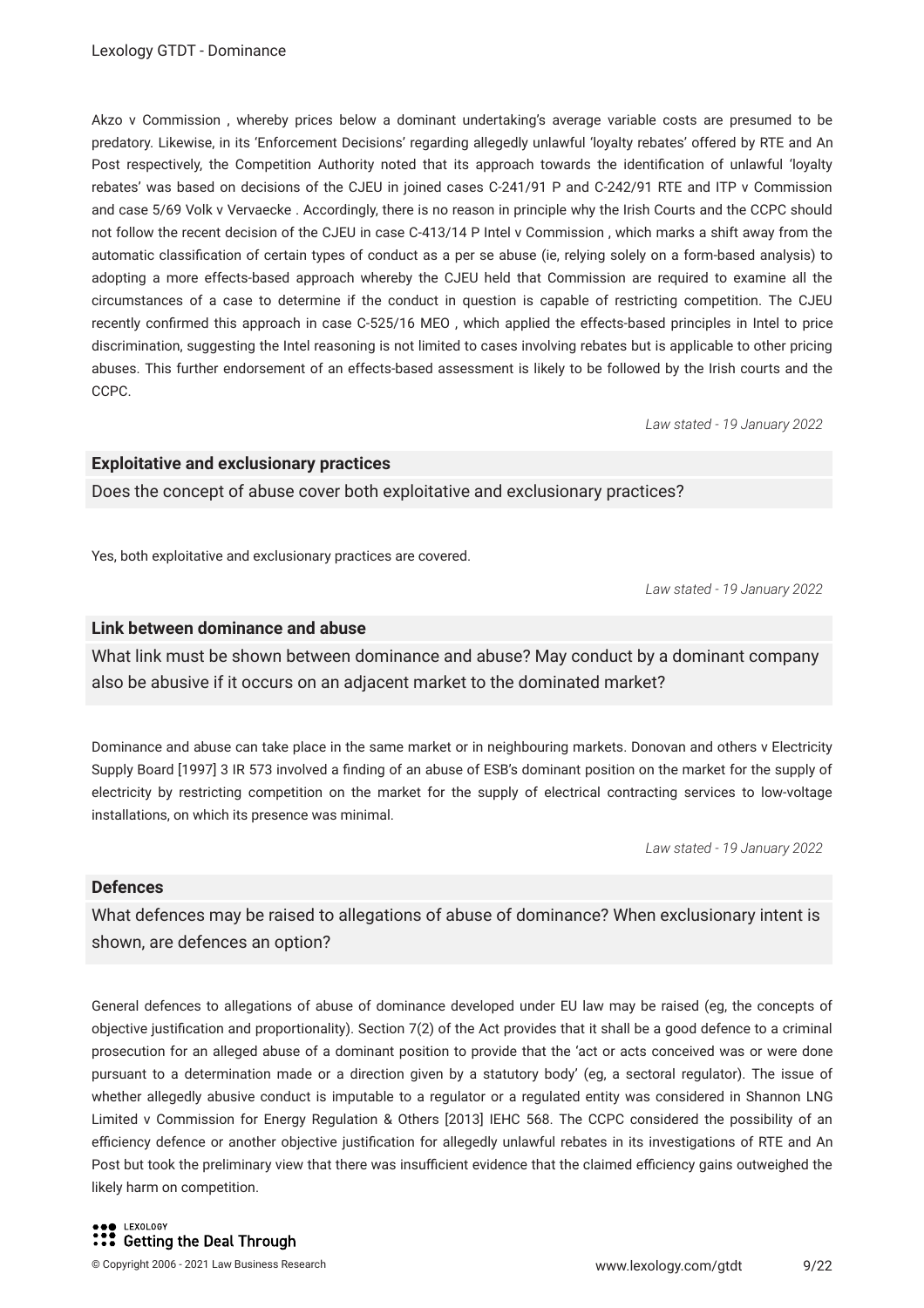It is likely that the CCPC and the Irish courts will take account of the European Commission's guidance on its enforcement priorities in applying article 102 of the Treaty ([2009] OJ C 45/1), paragraph 28 of which provides that a dominant undertaking may justify its conduct on the basis that the conduct in question produces substantial efficiencies that outweigh any anticompetitive effects on consumers. It is also likely that they will follow the judgments of the CJEU in Intel and MEO , which acknowledge that in cases involving pricing abuses that are found capable of foreclosure, a dominant firm can plead efficiencies as a defence.

*Law stated - 19 January 2022*

#### **SPECIFIC FORMS OF ABUSE**

**Types of conduct**

Rebate schemes

There is no specifc reference to unlawful rebate schemes in the Competition Acts 2002–2017 (the Act), but these can amount to abuse in breach of section 5 of the Act and article 102 of the Treaty on the Functioning of the European Union (the Treaty). The Competition and Consumer Protection Commission (CCPC) and the Irish courts would be expected to follow the case law of the Court of Justice of the European Union (CJEU) and the practice of the European Commission in holding that rebate schemes can be 'capable' of restricting competition but that it is possible for a dominant frm to rebut that presumption.

The CJEU found in Irish Sugar [2001] ECR I-5333 that the system of rebates operated by Irish Sugar plc on Irish sugar markets breached article 102. To date, there are no decided Irish court cases that have dealt with this form of abuse.

The 'Enforcement Decision' on the Competition Authority's investigations of RTE was the frst written account of its views on the complex issues surrounding the competition law compliance of rebate schemes offered by dominant undertakings. This decision was followed a year later by another 'Enforcement Decision' in relation to discounts offered by An Post. The approach taken by the Competition Authority in explaining the nature of its concerns regarding these discounts schemes followed closely the previous case law of the CJEU and the structure of European Commission guidance on its enforcement priorities in relation to cases involving article 102.

*Law stated - 19 January 2022*

#### Tying and bundling

Section 5(1)(d) of the Act provides that abuse may, in particular, consist in, 'making the conclusion of contracts subject to the acceptance by other parties of supplementary obligations which by their nature or according to commercial usage have no connection with the subject of such contracts'.

In the ILCU case, the High Court held that ILCU's tying of access to its savings protection scheme to membership of ILCU involved the abuse of its dominant position, but this judgment was overturned on appeal to the Supreme Court.

In the case of Blemings v David Patton , the High Court held that a tie-in, whereby chicken farmers were obliged to purchase meal through the chicken processor rather than directly from the suppliers of meal, was not abusive as it was objectively necessary in order to ensure quality control and traceability of the product.

*Law stated - 19 January 2022*

#### Exclusive dealing

There is no specifc reference to such conduct in the Act, but it can amount to an abuse of dominance in breach of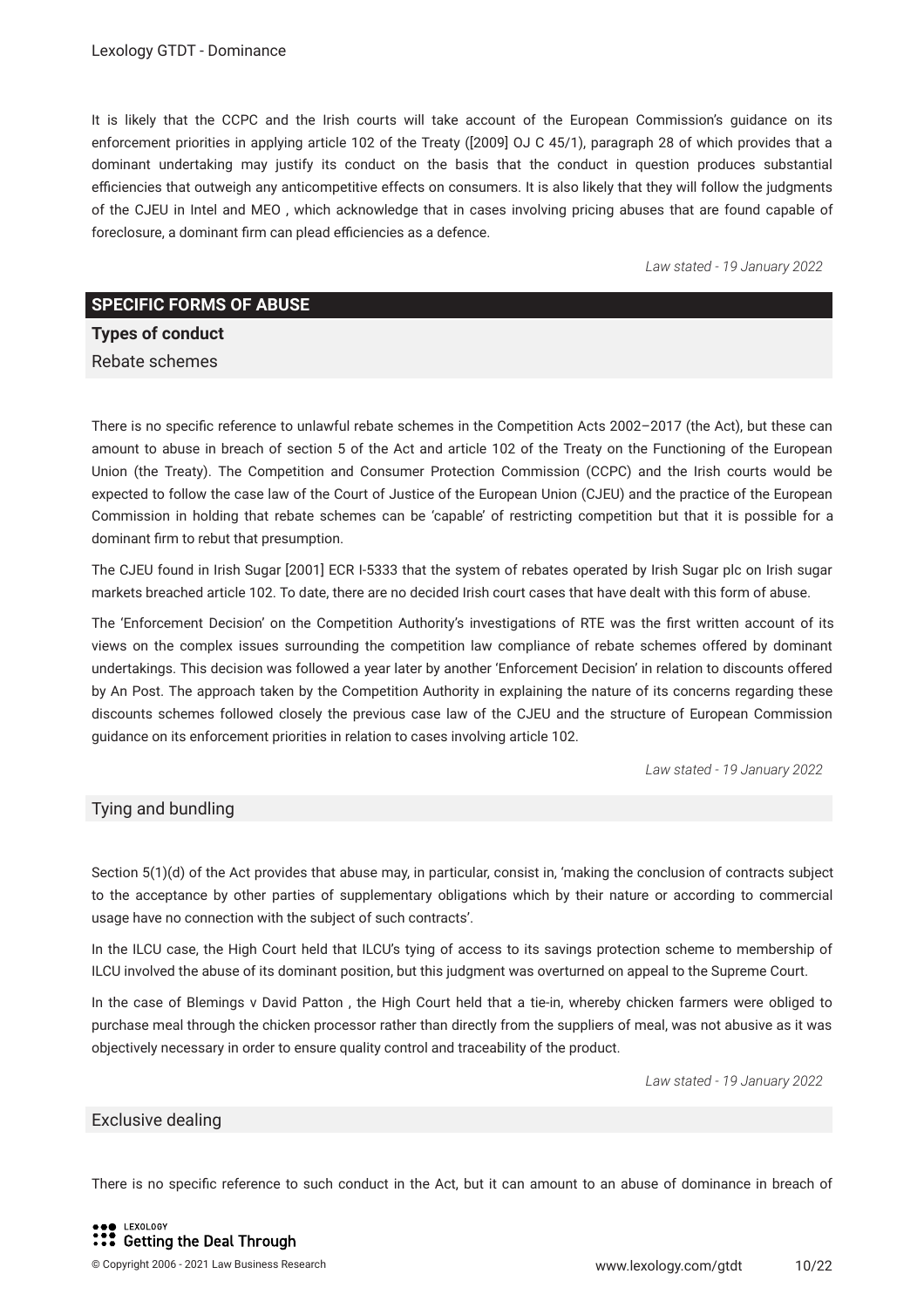#### section 5 of the Act.

This type of conduct was examined in the Masterfoods v HB case [1993] ILRM 145, where the High Court considered that the provision of ice cream freezers to retailers for the exclusive storage of a dominant supplier's product did not amount to an abuse by the supplier of its dominant position, even though it recognised that this strategy made it more difficult for new entrants to become established in the market. However, in a related case, T-65/98, Van den Bergh Foods v Commission [2003] ECR II-4653, the General Court held that the exclusivity clause had the effect of preventing retailers from selling other brands of ice cream and preventing competitors from gaining access to the market, and, therefore, involved the abuse by the supplier of its dominant position (this position was subsequently confrmed by the CJEU).

*Law stated - 19 January 2022*

#### Predatory pricing

Section 5(1)(a) of the Act refers to 'unfair' prices but there is no specific reference to predatory pricing in the Act. Nonetheless, predatory pricing can amount to abuse in breach of section 5 of the Act and the CCPC, and the Irish courts would be expected to follow the case law of the CJEU and the practice of the European Commission in holding that predatory pricing can be unlawful. The following are the most commonly mentioned as possible cost benchmarks: marginal cost (MC), average variable cost (AVC), average avoidable cost (AAC), average incremental cost (AIC) and average total cost (ATC).

In Drogheda Independent , the Competition Authority considered an allegation of predatory pricing in the market for advertising in local newspapers. Although it took the view that the undertaking in question was not dominant, its approach to predation is noteworthy. First, it stated that predatory pricing refers to a situation whereby a dominant undertaking strategically reacts to the entry or presence of a competitor by pricing so low that it deliberately incurs losses so as to expel the competition from the market in order to charge below the competitive level in the future.

Second, it stated that in investigating predatory pricing allegations it follows 'a structured rule of reason approach' in order to assess whether the alleged predation was plausible, there was any alternative business justifcation for the conduct other than predation, recoupment was feasible and pricing was below cost.

*Law stated - 19 January 2022*

#### Price or margin squeezes

Section 5(1)(a) of the Act refers to 'unfair' prices but there is no specific reference to price or margin squeeze in the Act. Nonetheless, such conduct can amount to abuse in breach of section 5 of the Act and the CCPC and the Irish courts would be expected to follow the case law of the CJEU and the practice of the European Commission in holding that price squeeze can be unlawful.

In 2014, the Commission for Communications Regulation (ComReg) conducted an investigation into an alleged abuse of an alleged dominant position by RTE and its wholly owned subsidiary RTE Transmission Network Limited, following a complaint by a competitor (TV3) (as it then was). The complaint referred to the market for the supply of wholesale analogue terrestrial television transmission and distribution services and it was alleged, among other things, that RTE's prices were unlawful because they discriminated against and price-squeezed its competitor, TV3. Following a detailed investigation, including economic analysis of the alleged price differentiation, ComReg published a decision explaining that there were insufficient grounds for action in respect of this allegation. In particular, ComReg identified no evidence that RTE's prices resulted in a material impediment to competition. ComReg did not reach a frm conclusion on market defnition or whether RTE was dominant because it was not necessary as there was no evidence of an abuse.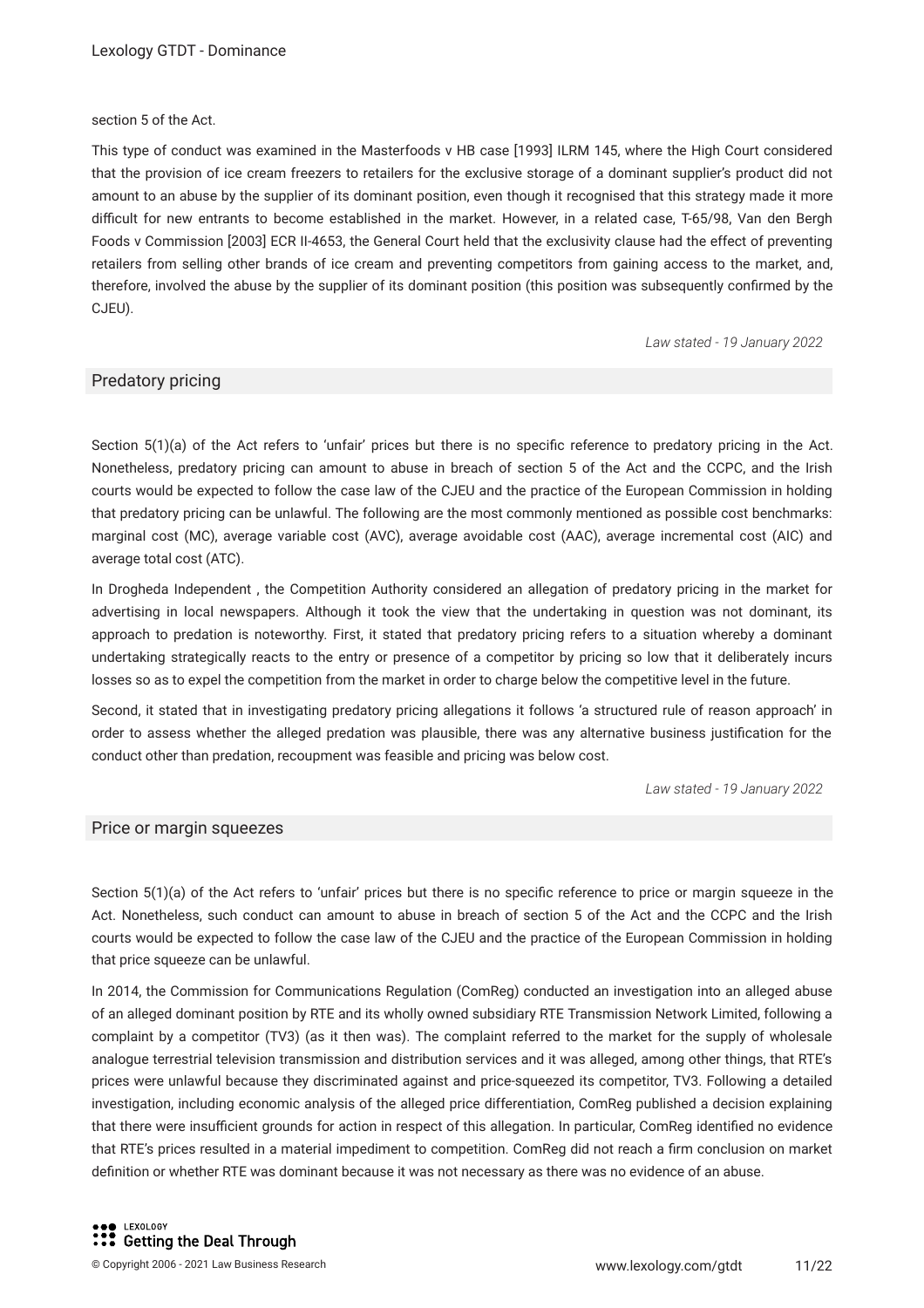#### Refusals to deal and denied access to essential facilities

There is no specifc reference to refusal to deal or provide access to essential facilities in the Act. Nonetheless, these types of behaviour may be considered abusive and unlawful under section 5 of the Act.

In A&N Pharmacy v United Drug , the possibility of an unlawful refusal to deal was considered and an injunction was granted that obliged the defendants to continue trading with the plaintiffs pending the full hearing of that case. This case was taken under the predecessor to the Act, which contained a provision similar to section 5 of the Act.

In the ILCU case, the Competition Authority suggested that the court consider the practices in question in particular as an unlawful refusal to deal. On appeal, the Supreme Court said that there could be no question of an abusive refusal to supply given its fnding that savings protection schemes were not a commercially saleable product.

In December 2005, the Competition Authority published a Guidance Note on Refusal to Supply.

The leading Irish case on essential facilities is Meridian Communications v Eircell [2001] IEHC 195. As part of its case, Meridian (a mobile virtual network operator) claimed that the mobile network owned by the licensed operator Eircell constituted an essential facility and that refusal by Eircell to give access to its network was, therefore, an abuse of Eircell's dominant position. However, the High Court took the view that Eircell had no facility that could not be replicated and that, accordingly, no essential facility existed.

*Law stated - 19 January 2022*

#### Predatory product design or a failure to disclose new technology

There are no decided Irish cases that have dealt with this form of abuse under section 5 of the Act. Section 5(1)(b) of the Act provides that abuse can consist of 'limiting production, markets or technical development to the prejudice of consumers', which may possibly be utilised by the CCPC or Irish courts to allege abusive failure to disclose new technology.

*Law stated - 19 January 2022*

#### Price discrimination

Section 5(1)(c) of the Act provides that 'applying dissimilar conditions to equivalent transactions with other trading parties, thereby placing them at a competitive disadvantage' is an example of abuse. This provision is wide enough to cover discriminatory pricing or other discriminatory trading terms where there is no objective justifcation for the different terms offered by the dominant undertaking.

Two Irish cases, both brought by the same plaintiff company, addressed allegations of discriminatory and unlawful charges by a dominant undertaking.

In Island Ferries Teoranta v Minister for Communications, Marine and Natural Resources , the High Court took the view that an order by the Minister that imposed differential harbour charges on ferries with capacity to hold more than 100 passengers would amount to an unlawful abuse of dominance 'in the absence of an objective justifcation for the amount of the charge and for its differential basis of treatment'. Conversely, it was held in Island Ferries Teoranta v Galway County Council that a harbour charge was not discriminatory or abusive as the per passenger charge applied equally in respect of all passengers arriving on all ferries.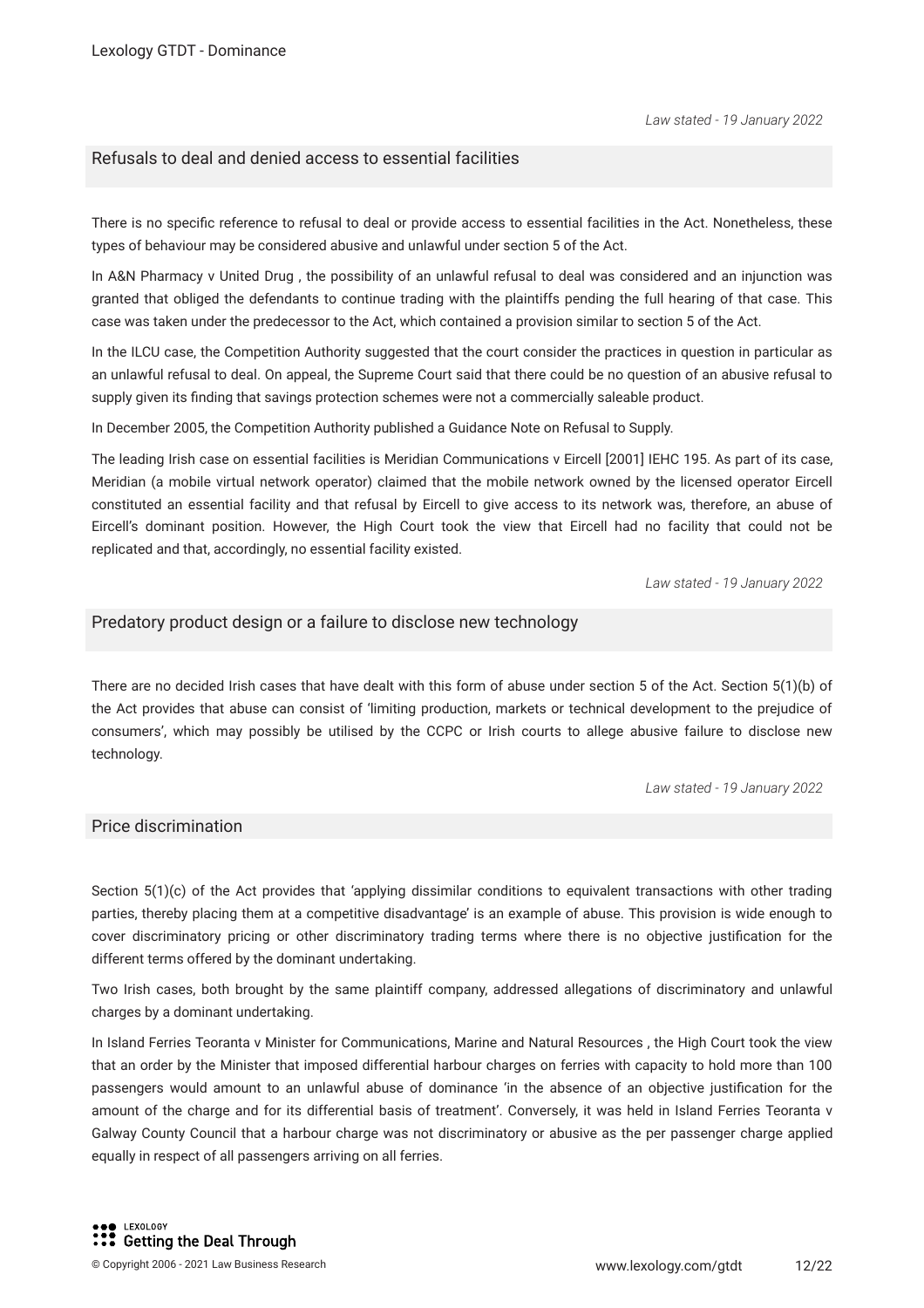#### Exploitative prices or terms of supply

Section 5(1)(a) of the Act states that 'directly or indirectly imposing unfair purchase or selling prices or other unfair trading conditions' is an example of abuse.

In Donovan v ESB , the monopoly supplier of electricity was held to have abused its dominant position because it refused, without objective justifcation, to give members of an association of electrical contractors certain advantages that it had granted to other electrical contractors.

In Shannon LNG Limited v Commission for Energy Regulation & Others [2013] IEHC 568, the High Court briefly considered and rejected a claim that a tariff regime to be imposed by a regulator would give rise to unfair and unlawful pricing by a dominant market player, by enabling the incumbent gas operator, Bord Gais Éireann (BGE), to 'abuse the dominant position it occupies in the market in the state for the transmission of natural gas'. The High Court rejected the allegation of abuse of dominance on the basis that the proposed tariff regime would not 'necessarily bring about abusive conduct on the part of BGE'.

The CJEU has also recently confrmed in case C-177/16 AKKA/LAA that when identifying unfair prices, comparisons with prices in neighbouring member states may, in certain circumstances, be appropriate. It remains to be seen whether the Irish courts will adopt this approach in practice.

In Island Ferries Teoranta v Minister for Communications, Marine and Natural Resources, (the court seemed to hold that the charges imposed on the ferry operator were unlawful for being exploitative (as well as discriminatory). The court took the view that the objective of the increase in charges was not to charge a fee based on the value or cost of the service provided, but to exploit the passenger traffic as a new source of revenue.

In ComReg's 2014 decision on a complaint of abuse of dominance against RTE Transmission Network Limited by a competitor (TV3), an allegation of excessive pricing was dismissed following an investigation. This decision was based, in particular, on an economic assessment of the allegedly unlawful prices against benchmarks based on cost, proftability and the economic and market value of the relevant services.

In Greenstar (Authority Decision No. E/05/002), the Competition Authority rejected allegations of excessive pricing in the provision of household waste collection services by Greenstar, as its prices were not shown to be excessive in light of either the cost or economic value of the relevant service and compared with prices charged by private operators in other markets. The Competition Authority also expressed concerns about the issue of an appropriate remedy if excessive prices were found and appeared to suggest that, except in exceptional circumstances, it would not bring excessive pricing cases. This appears in line with the approach of the CJEU, which confrmed in case C-177/16 AKKA/ LAA that for excessive pricing to be established, the prices much be appreciably higher than the benchmark (ie, there must be a signifcant and persistent difference in price).

*Law stated - 19 January 2022*

#### Abuse of administrative or government process

There is no reference in the Act to abuse of process or abusive litigation, nor are there any court judgments or Competition Authority or CCPC decisions that consider such matters in the context of the abuse of a dominant position. However, such conduct may possibly be considered to be abusive.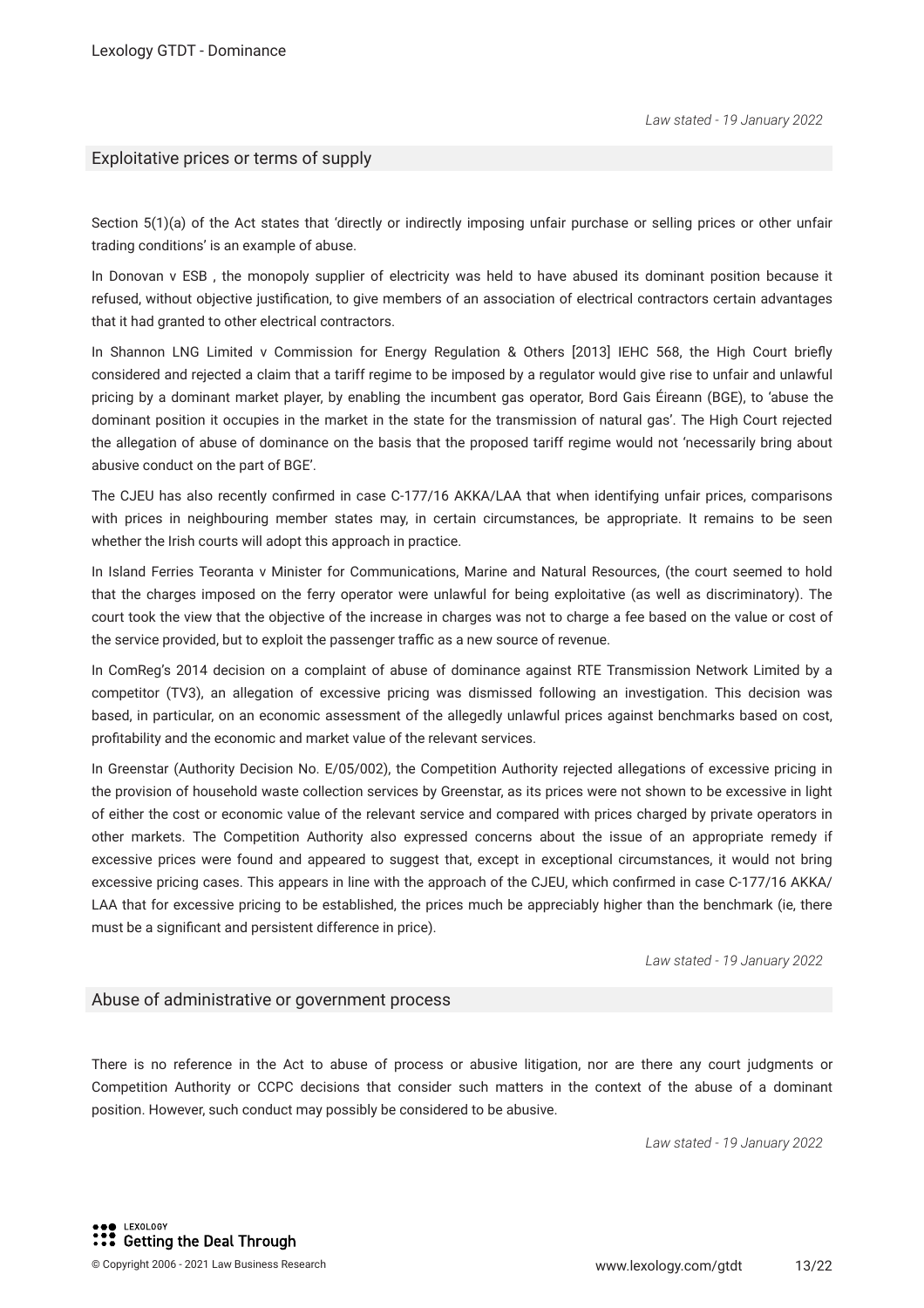#### Mergers and acquisitions as exclusionary practices

A merger or acquisition that has been cleared by the CCPC in accordance with the merger control provisions set out in Part 3 of the Act may not be challenged on the basis of section 5(1) of the Act. A merger or acquisition that is not required to be notifed to the CCPC on a mandatory basis (ie, where the fnancial thresholds for mandatory notifcation are not satisfed) may also beneft from the immunity from challenge under section 5(1) of the Act if it is notifed to the CCPC on a voluntary basis and the CCPC decides to clear it.

If a merger or acquisition is not notifed to and cleared by the CCPC, it may be challenged on the basis of section 5(1) of the Act at any time. However, to date, no merger or acquisition has been formally challenged on the basis of section 5 of the Act. However, the CCPC has investigated non-notifable mergers where it has concerns about a possible breach of section 5 (see, for example, Competition Authority Decision No. E/04/001, Monaghan Mushrooms , and the press release on the proposed merger by Easons and Argosy).

*Law stated - 19 January 2022*

#### Other abuses

The examples of abuse contained in section 5 of the Act are indicative and not exhaustive. Conduct that constitutes an abuse contrary to article 102 of the Treaty is also likely to fall within the scope of the prohibition contained in section 5 of the Act.

*Law stated - 19 January 2022*

#### **ENFORCEMENT PROCEEDINGS**

#### **Enforcement authorities**

Which authorities are responsible for enforcement of the dominance rules and what powers of investigation do they have?

Both the section 5 of the Competition Acts 2002–2017 (the Act) and article 102 of the Treaty on the Functioning of the European Union (the Treaty) can be enforced by private parties in the Irish courts as well as by the Competition and Consumer Protection Commission (CCPC).

Under the provisions of the Act, any person who is aggrieved in consequence of any abuse that is prohibited under section 5 of the Act or article 102 of the Treaty has a right of action for relief against any undertaking or any director, manager or other officer of an undertaking that commits an abuse. The relief that can be granted to the plaintiff could be in the form of an injunction, a declaration or damages. Under the European Union (Actions for Damages for Infringements of Competition Law) Regulations 2017, exemplary damages are no longer available for a breach of the Act.

Under the provisions of the Act, the CCPC has the right to seek an injunction or declaration (but not damages) in respect of a breach of section 5 of the Act or article 102 of the Treaty and the CCPC can apply for a court order making legally binding any settlement terms given to it by a private party following an investigation.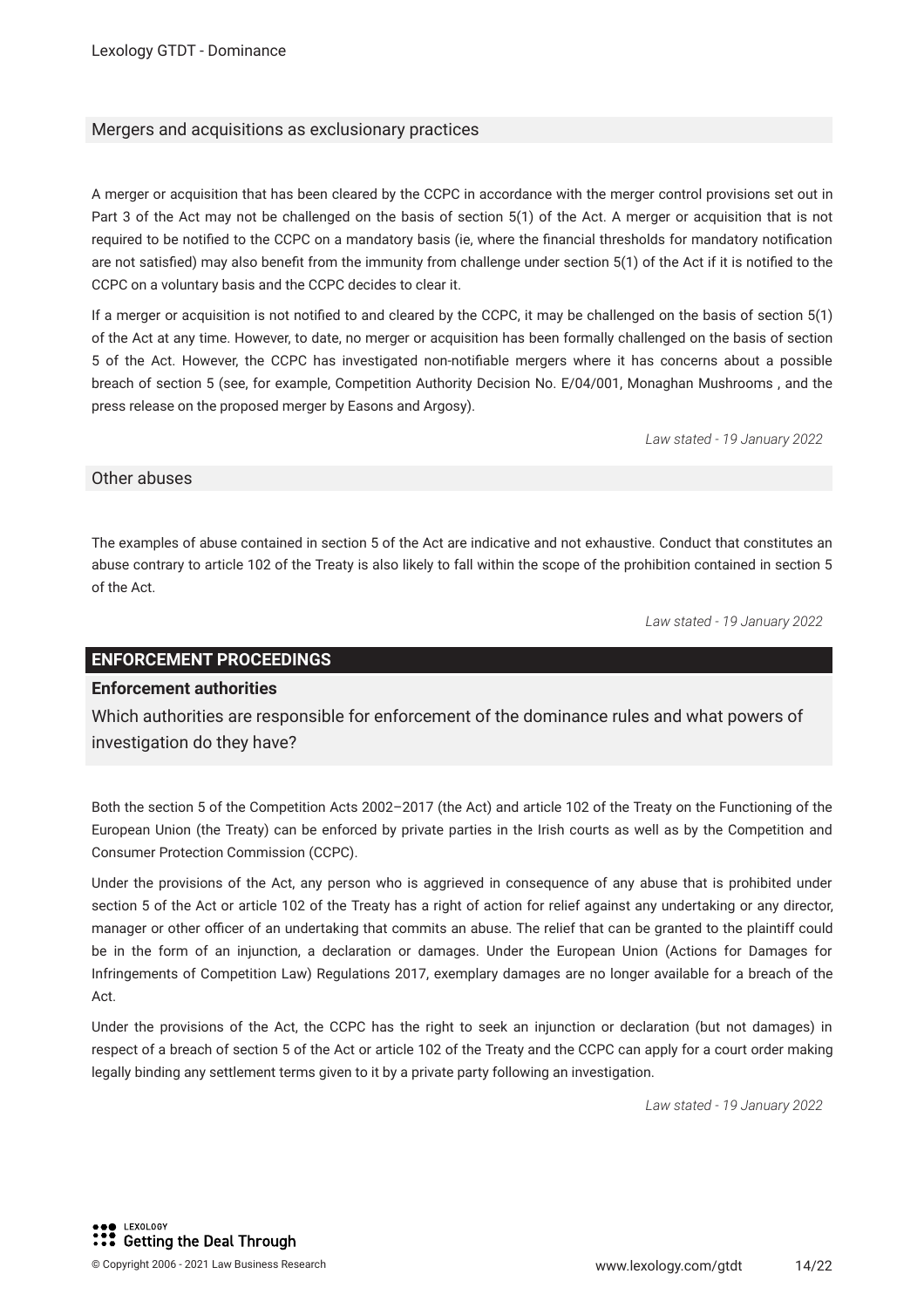#### **Sanctions and remedies**

What sanctions and remedies may the authorities impose? May individuals be fned or sanctioned?

The CCPC has not yet been conferred with a role in the imposition of sanctions. However, such a CCPC role is likely to be introduced in 2022 following the enactment of a new bill, the Competition (Amendment) Bill 2021, which is intended to implement Directive EU 2019/1 (the ECN+ Directive). The Competition (Amendment) Bill 2021 will introduce a number of signifcant new features for the Irish enforcement regime including the introduction of administrative fning powers for the CCPC. The courts can grant injunctions or declarations and award damages to private litigants in civil cases.

In addition, both the CCPC and the Office of the Director of Public Prosecutions (DPP) can initiate criminal prosecutions. However, only the DPP can prosecute serious infringements (prosecutions on indictment for jury trial) of the Act. The maximum penalty that can be imposed for a breach of section 5 of the Act or article 102 of the Treaty is a fne of €5 million or 10 per cent of turnover, whichever is the greater. There is no provision within the Act for imprisonment in cases involving the abuse of a dominant position.

Structural remedies are also provided for. Under section 14(7) of the Act, where a court has decided that an undertaking has abused a dominant position contrary to section 5 or article 102, it may order either that the dominant position be discontinued unless conditions specifed in the order are complied with, or that the dominant position be adjusted (by a sale of assets or as otherwise specifed) within a period specifed by the court.

To date, the Irish courts have not imposed any penalty or structural remedy for abuse of dominance and there have been no signifcant cases where damages were awarded.

*Law stated - 19 January 2022*

#### **Enforcement process**

Can the competition enforcers impose sanctions directly or must they petition a court or other authority?

When the Competition (Amendment) Bill 2021 is enacted, it is envisaged that the CCPC will have a role in the imposition of sanctions itself. Thus, while full details of the new CCPC enforcement regime are yet to be fnalised, based on the details published to date and the proposals made during the pre-legislative stage, one of the key features of the new regime is expected to be new administrative fning powers for the CCPC with some level of court oversight (similar to the current Central Bank and Data Protection Commission regimes).

Currently (as of January 2022 the CCPC has not been conferred with a role in the imposition of sanctions). Currently, in Ireland only the courts can impose sanctions for breaches of sections 4 and 5 of the Act and articles 101 and 102 of the Treaty. However, the implementation of the ECN+ Directive by the Competition (Amendment) Bill 2021 is expected to give the CCPC a role in the imposition of non-criminal fnes for breaches of section 5 and article 102.

*Law stated - 19 January 2022*

#### **Enforcement record**

What is the recent enforcement record in your jurisdiction?

Complaints regarding alleged abuse of dominance are regularly made to the CCPC.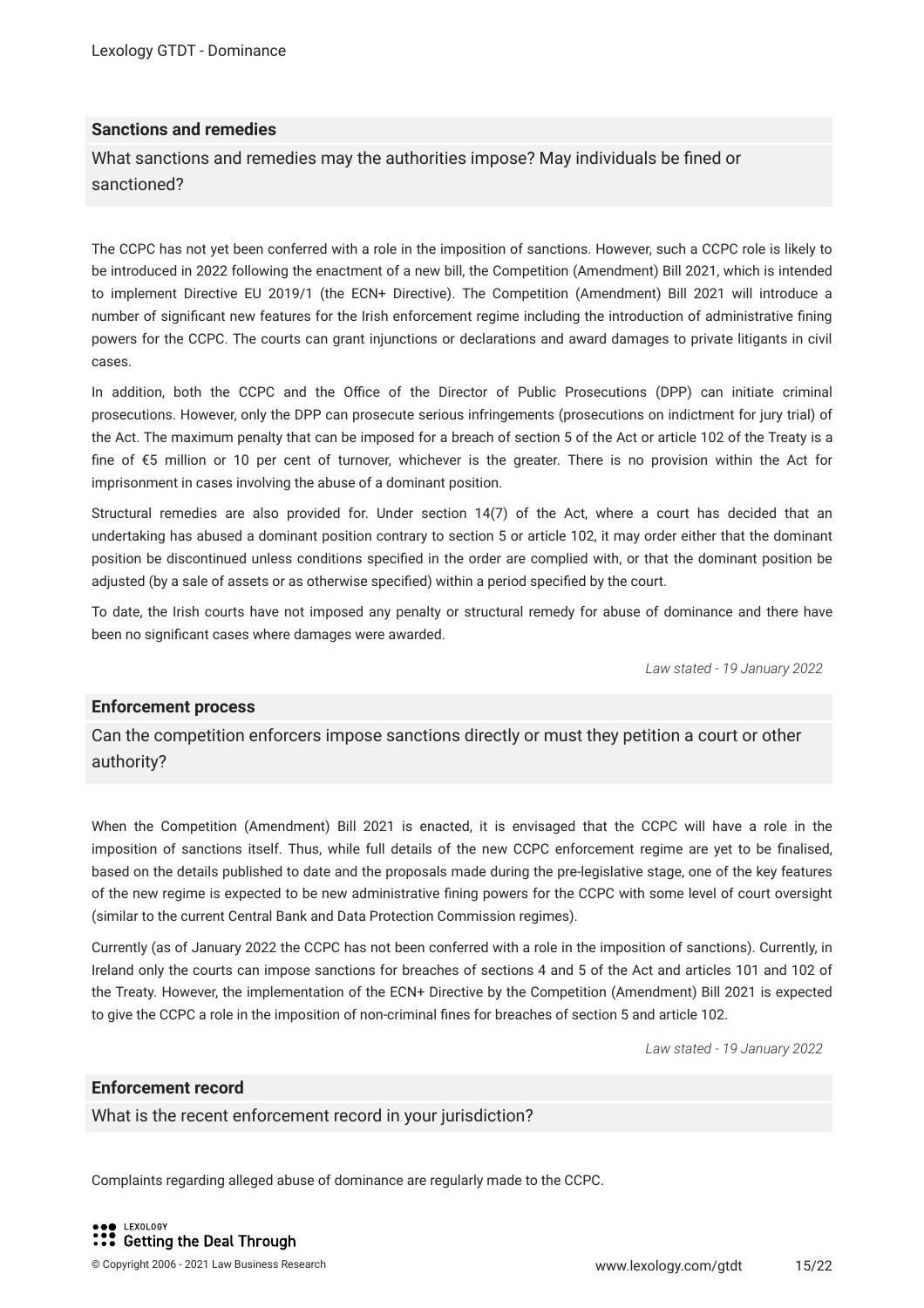The most recent investigation by the CCPC into suspected anticompetitive practices in breach of section 5 of the Act and article 101 was the 2017–2020 investigation into Ticketmaster which, according to the CCPC holds a very signifcant market share in the supply of ticketing services for live events (the CCPC reviewed the activities in question under both section 5 and section 4/article 101 involving restrictive agreements). The CCPC was concerned that Ticketmaster may have abused a dominant position in this market by negotiating contracts to supply ticketing services to live event organisers and venues on an exclusive basis. While Ticketmaster denied that its agreements breached competition law in November 2020 it nonetheless agreed to give undertakings to the CCPC, such undertakings forming part of a court order requiring it to desist from certain practices in future. Failure to comply with a court order amounts to a contempt of court, which is punishable with fnes and in appropriate cases, imprisonment. In summary, Ticketmaster's agreement has committed Ticketmaster to remove exclusivity clauses with respect to venues in relation to the supply of outsourced primary ticketing services, and limit the time period of exclusivity clauses to three years in contracts with live event organisers. Overall contract duration will be capped at fve years, and there will be no automatic contract renewals in relation to the provision of tickets and the operation of ticketing services for live events. The CCPC agreement with Ticketmaster Ireland was made an order of the High Court under section 14B of the Competition Act 2002 on 15 December 2020 and the order came into effect on 29 January 2021. On 21 November 2021, the CCPC published its report into the ticketing investigation.

Other settlements by the CCPC as regards section 5 investigations have included the following:

- In March 2015, the CCPC published a press release on a settlement concluding its investigation into an alleged abuse of dominance by the Glasnevin Trust, the largest provider of funeral and burial services in Ireland. The settlement terms included requirements to facilitate price transparency and to prevent price discrimination against customers who are also competitors.
- In August 2014, the Competition Authority published a press release on a settlement concluding its investigation into an allegedly unlawful refusal to supply by a school uniform manufacturer. The settlement terms included a commitment to supply the complainant whom the manufacturer had originally refused to supply.
- In October 2014, the Competition Authority published an 'Enforcement Decision' on its investigation of the compliance of certain discounts offered by the universal postal service provider, An Post, with the section 5 prohibition on unlawful 'loyalty rebates'. The decision identifed competition concerns regarding the discounts but stated that its investigation was closed because An Post had amended its discount procedures in a manner that addressed the CCPC's concerns.

The above case involving An Post was the second recent investigation into allegedly unlawful 'loyalty rebates'. In January 2012, the Competition Authority published an 'Enforcement Decision' in respect of its investigation into certain discounts offered by the national public service broadcaster, RTE. The decision identifed competition concerns regarding the discounts and stated that its investigation was closed because RTE made a binding commitment to cease offering 'share deal' discounts that were conditional on a share of the advertiser's television advertising budget being committed to RTE.

In early 2006 the Competition Authority published details of an investigation of a computerised reservation system (operated by Galileo Ireland) used by most travel agents in Ireland that resulted in a non-discriminatory manner (press release, 11 January 2006).

The courts have been asked to consider in a number of cases whether or not an abuse of a dominant position has occurred. Of the cases considered to date, damages have been found to be payable in only one case involving abuse of dominance ( Donovan and others v Electricity Supply Board ), where it was held that the defendant had abused its dominant position by imposing unfair trading conditions. In A&N Pharmacy v United Drug , an injunction was granted that obliged the defendants to continue trading with the plaintiffs pending the full hearing of that case. Both cases were taken under the predecessor to the Act, which contained a provision similar to section 5.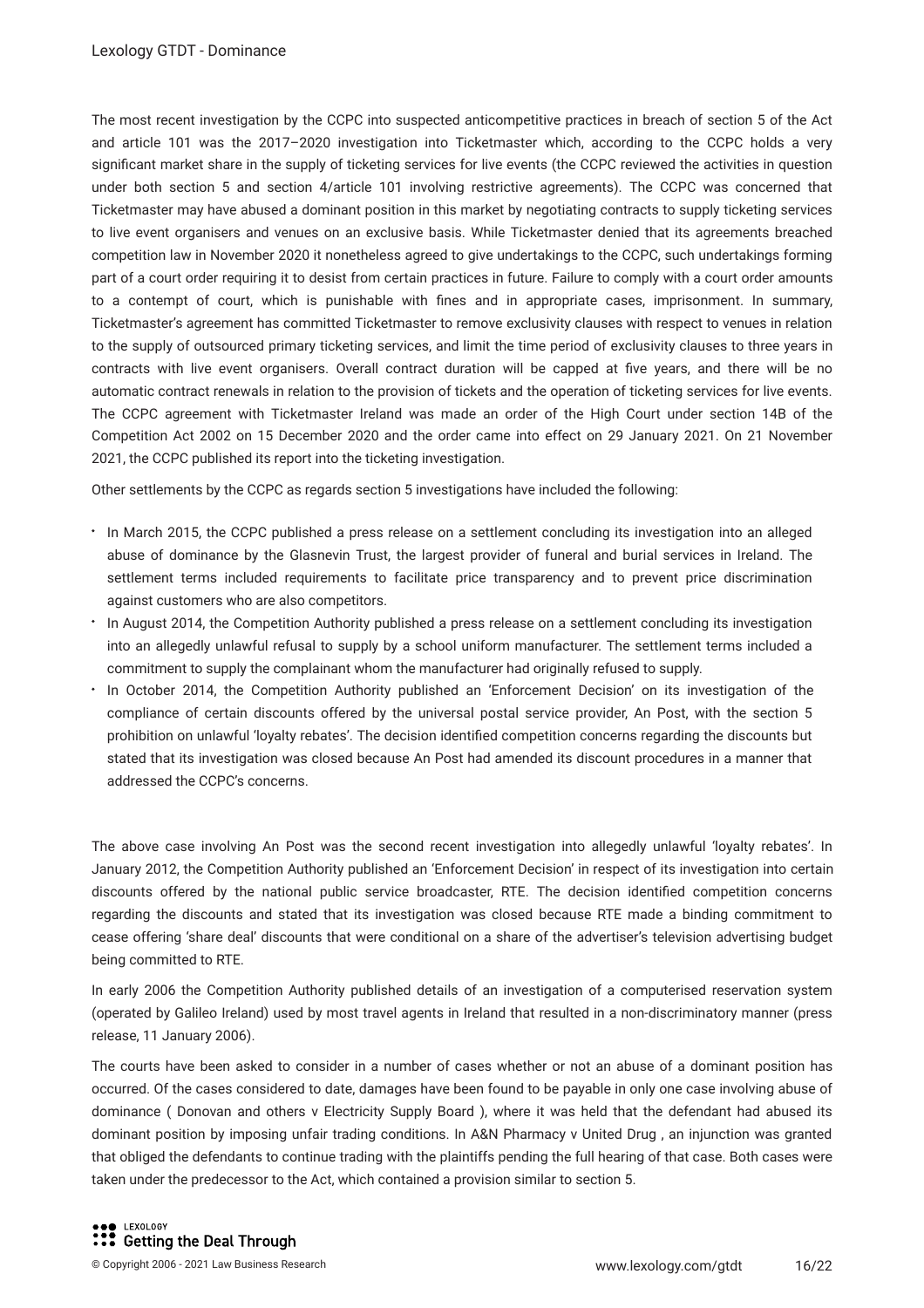In Nurendale Limited (T/A Panda Waste Services) v Dublin City Council & Others , the High Court heard a challenge by Panda Waste, a domestic waste collector, to a decision taken by the four local authorities responsible for Dublin City and County to introduce a 'variation' to their joint waste management plan for 2005 to 2010, which would permit each local authority to reserve to itself responsibility for waste collection services in areas in which that local authority had previously competed with private operators (subject to the right of each local authority to put waste collection services in any given area out to tender on an exclusive basis). Panda Waste alleged, inter alia, that this 'variation' amounted to an abuse of a dominant position (held either individually or collectively) by the local authorities, as it amounted to an unfair trading condition infuencing or seeking to strengthen their position in the market for the collection of waste in the greater Dublin area in which competition had previously existed. In his judgment delivered on 21 December 2009, Mr Justice Liam McKechnie overturned the variation on the basis, inter alia, that each local authority was dominant in its respective area and that the local authorities were collectively dominant in the greater Dublin area in the market for the collection of household waste and that the 'variation' amounted to an abuse of a dominant position (held either individually or collectively) by the local authorities as it was an agreement in breach of Section 4 of the Act (which prohibits anticompetitive agreements between undertakings), it would substantially infuence the structure of the market to the detriment of competition and it would signifcantly strengthen the position of the local authorities on the market.

In Shannon LNG Ltd and Anor v Commission for Energy Regulation and others , the High Court heard a judicial review challenge by Shannon LNG, an importer of liquefed natural gas (LNG), to a decision taken by the Commission for Energy Regulation (CER) relating to new methodologies for the calculation of tariffs relating to the use of and access to the transmission system and pipeline network for transport and delivery of natural gas in the Irish state-owned and operated by BGE. Among other claims, Shannon LNG claimed that the decision taken by the CER would enable or compel BGE to abuse the dominant position it occupied in the market in the Irish state for the transmission of natural gas contrary to article 102 of the Treaty as the contested decision would have the effect of applying charges for access to the onshore transmission system based on both the costs of operating and maintaining that system and the costs of the interconnectors, which the Shannon LNG would not be using. Shannon LNG also claimed a margin squeeze because the tariffs would have the effect of reducing the costs of using the interconnectors while increasing access costs at the other entry points to the transmission system, thereby making it economically more attractive for importers to use the interconnectors. Mr Justice John Cooke rejected Shannon LNG's claims under article 102 of the Treaty as premature, as the actual tariffs had not yet been set and no entry or exit charges had been calculated. Mr Justice Cooke stated that some level of cross-subsidisation within the transmission system was likely inevitable. The judge also found that the margin squeeze claim was unfounded as it was not possible to identify separate defned markets for the provision of services for transmission.

Thus far, there has been only one civil prosecution in respect of an alleged breach of section 5 (the ILCU case) and this case was unsuccessful on appeal to the Supreme Court.

Thus far, there has been no criminal prosecution in respect of an alleged breach of section 5.

*Law stated - 19 January 2022*

#### **Contractual consequences**

Where a clause in a contract involving a dominant company is inconsistent with the legislation, is the clause (or the entire contract) invalidated?

There is no express provision in the Act to deal with this situation. Under the general relief provisions in section 14(5) of the Act, however, a contract could be declared void and unenforceable by a court.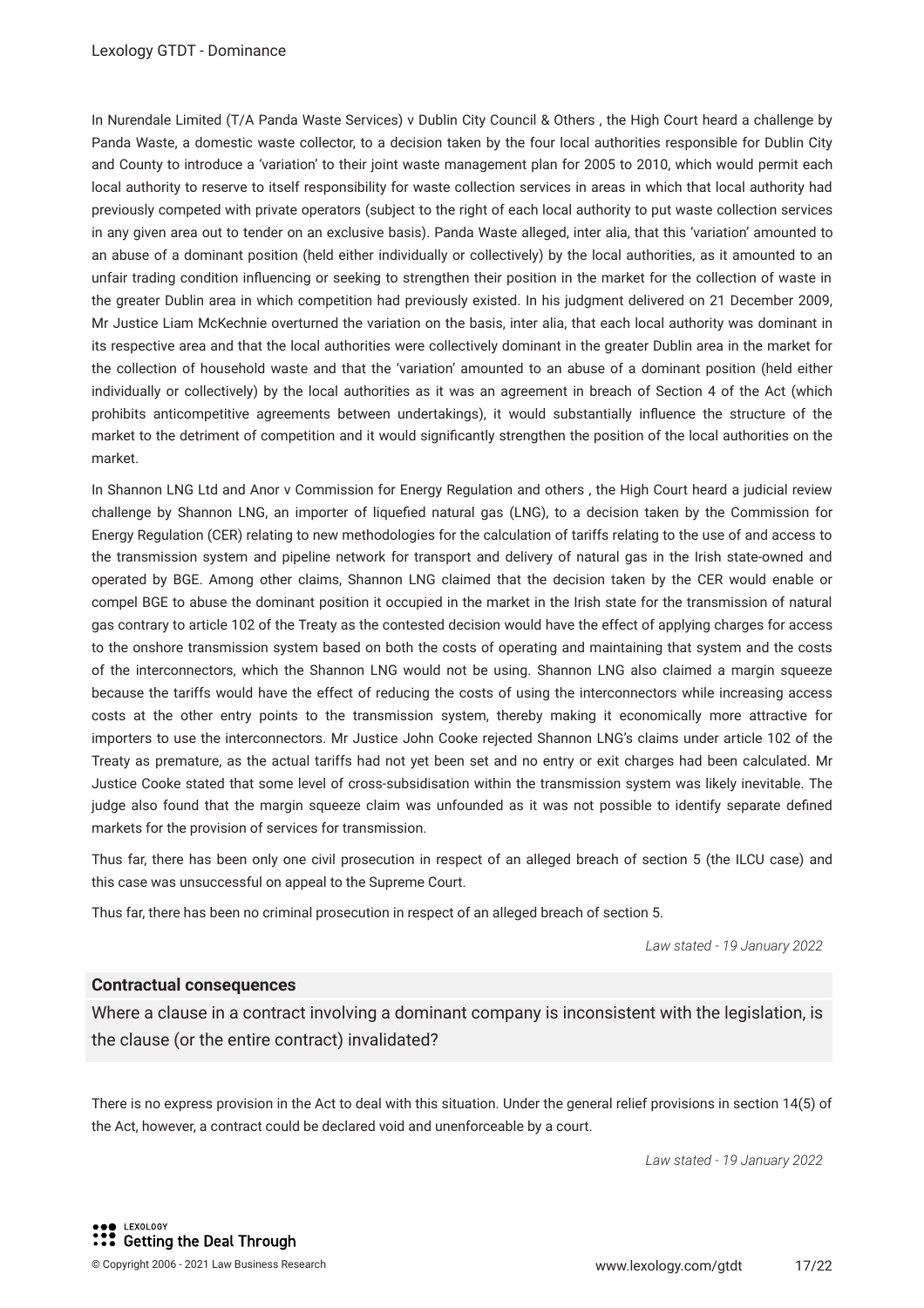#### **Private enforcement**

To what extent is private enforcement possible? Does the legislation provide a basis for a court or other authority to order a dominant frm to grant access, supply goods or services, conclude a contract or invalidate a provision or contract?

Section 14(1) of the Act provides that any person who is aggrieved in consequence of any abuse that is prohibited under section 5 of the Act or article 102 of the Treaty shall have a right of action for relief against any undertaking or any director, manager or other officer of an undertaking that commits an abuse. It is possible to seek a mandatory injunction under which a dominant undertaking may be obliged to grant access to infrastructure or technology or to trade with the plaintiff seeking the relief. In ILCU , ILCU was ordered by the High Court to share access to its savings protection scheme with credit unions not afliated to ILCU on the basis that access to the scheme was unlawfully tied to membership of ILCU. This order was subsequently overturned by the Supreme Court. Also, in A&N Pharmacy v United Drug , the High Court granted an interlocutory injunction that obliged the defendant to supply the plaintiff with pharmaceutical products on terms of cash on delivery.

Further, the European Union (Actions for Damages for Infringements of Competition Law) Regulations 2017 (the Damages Regulations), transposed Directive No. 2014/104 EU (the Damages Directive) into Irish law on 17 February 2017, which governs follow-on actions for damages.

*Law stated - 19 January 2022*

#### **Damages**

Do companies harmed by abusive practices have a claim for damages? Who adjudicates claims and how are damages calculated or assessed?

Section 14(1) of the Act provides that an aggrieved person may bring an action in the courts seeking damages. To date, there have been no signifcant cases where damages were awarded.

Prior to the transposition of the Damages Directive into Irish law, in late 2008/early 2009, two private damages actions arising from the European Commission decision in Irish Sugar ( Gem Pack Foods v Irish Sugar plc and ASI v Greencore plc ) were settled part-way through their respective hearings before the High Court. As both cases were settled prior to judgment, the Irish courts have yet to have an opportunity to establish their approach to quantifying damages in such cases.

Regulation 8 of the Damages Regulations now provides that an infringement of competition law found by a fnal decision of a national competition authority or by a review court is deemed irrefutably established for the purposes of an action for damages. Further the fnal decision taken in another EU member state may be presented as prima facie evidence that an infringement of competition law occurred.

Regulation 4 of the Damages Regulations provides that where a person has suffered harm caused by an infringement of competition law, the person shall be able to claim and obtain in any actions for damages under section 14 of the Competition Act 2002, full compensation for that harm. The Damages Regulations amends section 14 of the Competition Act 2002 to remove the provision for exemplary damages. Further, Regulation 15 states that where quantification of harm is practically impossible or excessively difficult to quantify, an Irish court may estimate such harm. The CCPC may, upon request by an Irish court, assist the court with this determination.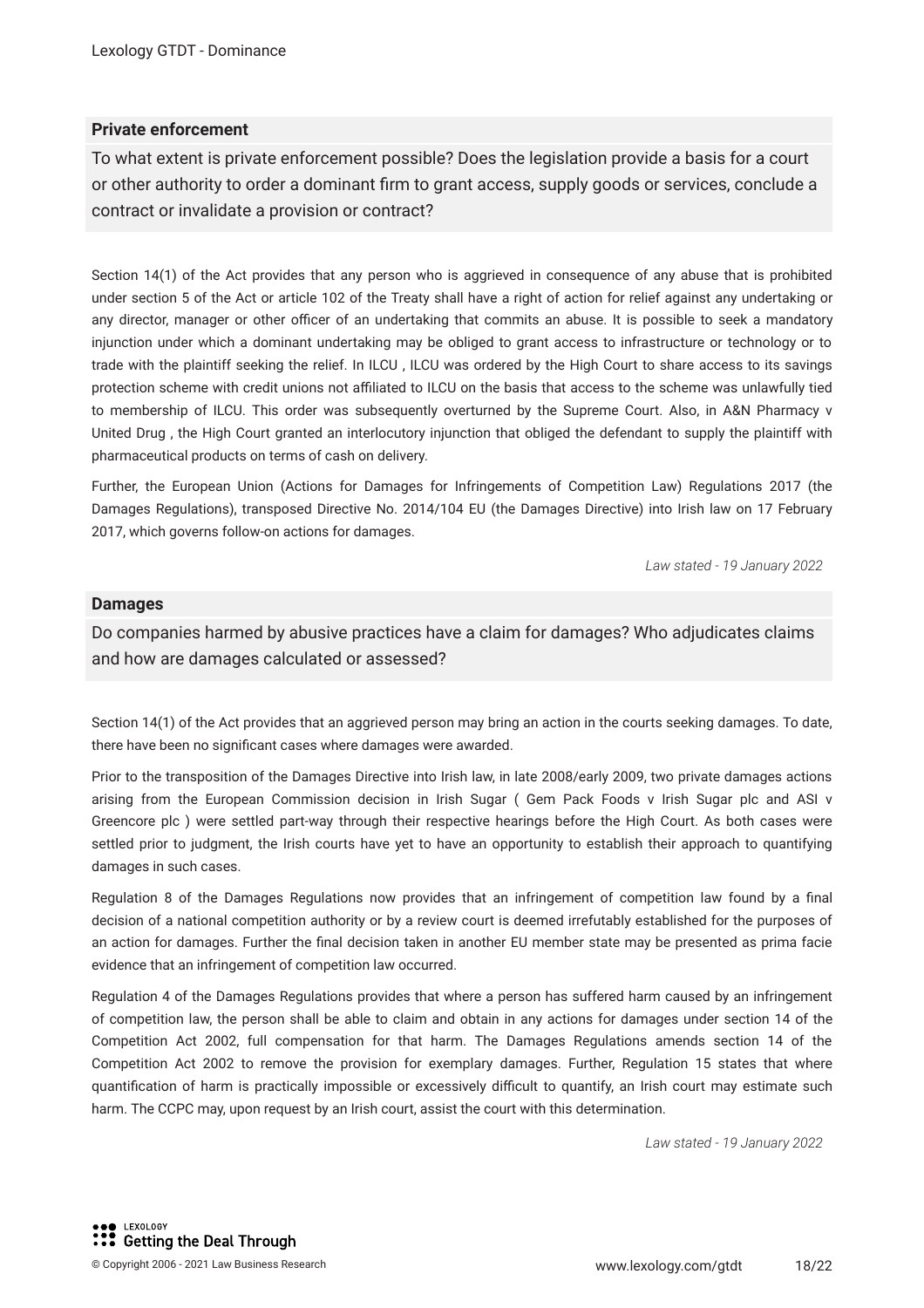#### **Appeals**

To what court may authority decisions fnding an abuse be appealed?

Where the CCPC takes a view that conduct breaches section 5 of the Act or article 102, it may initiate civil or criminal proceedings before the Irish courts. Civil proceedings are more likely to be initiated for alleged breaches of section 5 or article 102 (eg, the ILCU case). In that case, civil proceedings were initiated in the High Court, whose judgment was appealed to (and overturned by) the Supreme Court. Section 5 or article 102 investigations most frequently result in negotiated settlements between the CCPC and the relevant undertaking.

*Law stated - 19 January 2022*

#### **UNILATERAL CONDUCT**

#### **Unilateral conduct by non-dominant frms**

Are there any rules applying to the unilateral conduct of non-dominant frms?

As a result of the Competition (Amendment) Act 2006, the following types of unilateral conduct on the part of both dominant and non-dominant 'grocery goods undertakings' are prohibited (provided that such conduct has the object or effect of restricting, distorting or preventing competition):

- the unilateral application by grocery goods undertakings of dissimilar conditions to equivalent transactions with other grocery goods undertakings;
- any attempt by retailers to compel or coerce the payment of allowances from wholesalers or suppliers in return for advertising particular grocery products in stores; and
- any attempt by retailers to compel or coerce the payment of allowances from wholesalers or suppliers in return for the provision of retail space in newly opened, newly expanded or newly managed stores (a practice referred to in Ireland as 'hello money').

A 'grocery goods undertaking' means any undertaking (other than in the restaurant and catering sector) engaged for gain in the production, supply or distribution of food or drink for human consumption.

In addition to the regime for grocery goods undertakings under the Competition (Amendment) Act 2006, the Consumer Protection Act (Grocery Goods Undertakings) Regulations 2016 (the Regulations) came into effect on 30 April 2016 and apply to contracts entered on or after this date and contracts entered into before 30 April 2016 but renewed after this date. The Regulations impose new obligations on retailers or wholesalers who, either alone or as part of a group, have an annual worldwide turnover in excess of €50 million. The Regulations apply to these parties' arrangements with suppliers for the purchase of 'grocery goods'.

The Regulations impose new obligations on grocery goods undertakings to do the following in particular:

- have a written signed contract in place;
- not vary, terminate or renew a grocery goods contract unless this is expressly provided for and the relevant contract provides for a reasonable notice period;
- provide (on request from a supplier) a forecast of the grocery goods likely to be required in respect of a given future period;
- unless expressly provided for by written contract, pay suppliers within the later of: 30 days of the date of receipt of any invoice; and the date of delivery; and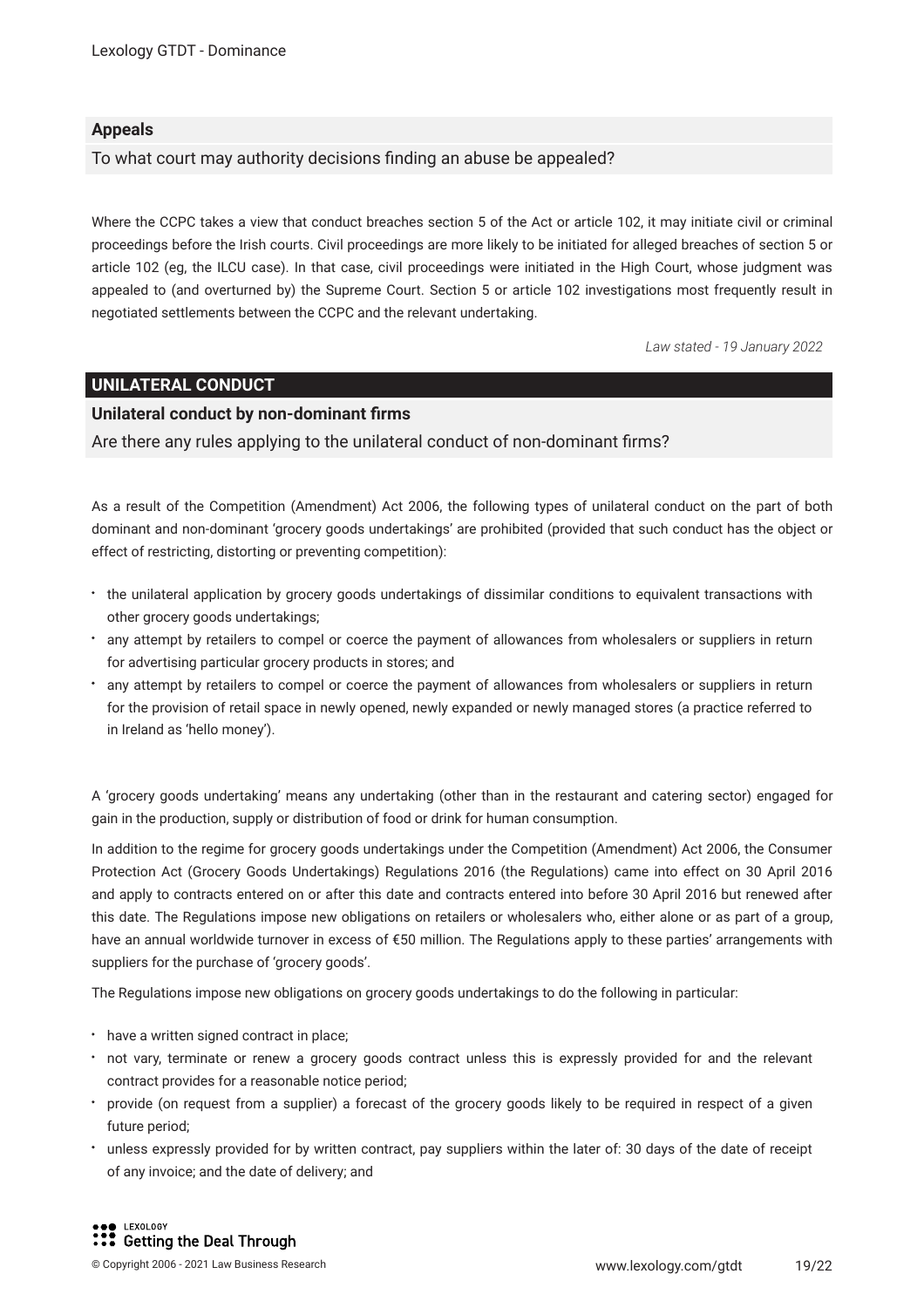not compel a supplier to pay for stocking; promotions; marketing; retention, increased allocation or positioning; advertising or display; wastage; or shrinkage.

Breach of the Regulations (including failure to comply with any contravention notice issued by the Competition and Consumer Protection Commission (CCPC) (formerly known as the Competition Authority) under the Consumer Protection Act 2007) may result in prosecution of a non-compliant 'grocery goods undertaking', either by summary or indictment with a maximum potential penalty of a fne of up to €100,000. Failure to comply can also result in criminal prosecutions of individuals including the imposition of fnes and terms of imprisonment for relevant directors and officers of the companies concerned.

The CCPC also has powers to investigate compliance with the Regulations and to 'name and shame' offenders and statute also provides a legal basis for civil damages actions for breach of the Regulations. In 2018, the CCPC announced that it had begun inspections of relevant grocery goods undertakings to monitor compliance with the Regulations. The CCPC has also called for the introduction of a dedicated Grocery Regulator to enforce the Regulations and any further legislation that may be forthcoming in this sector.

*Law stated - 19 January 2022*

#### **UPDATE AND TRENDS**

#### **Forthcoming changes**

Are changes expected to the legislation or other measures that will have an impact on this area in the near future? Are there shifts of emphasis in the enforcement practice?

The ECN+ Directive was due to be transposed by the deadline of 4 February 2021. At the time of writing (January 2022), there has been considerable delay with transposition in Ireland. When the Competition (Amendment) Bill 2021 is enacted, it is envisaged that the Competition and Consumer Protection Commission (CCPC) will have a role in the imposition of sanctions itself. Thus, while full details of the new CCPC enforcement regime are yet to be fnalised, based on the details published to date and the proposals made during the pre-legislative stage, one of the key features of the new regime is expected to be new administrative fning powers for the CCPC with some level of court oversight (similar to the current Central Bank and Data Protection Commission regimes).

The CCPC's approach of making undertakings in respect of suspected section 5 or article 102 breaches a formal order of the court with the consent of the relevant party so that any breach can be treated as contempt of court could, if adopted more widely, make the enforcement of settlements with the CCPC more straightforward to enforce.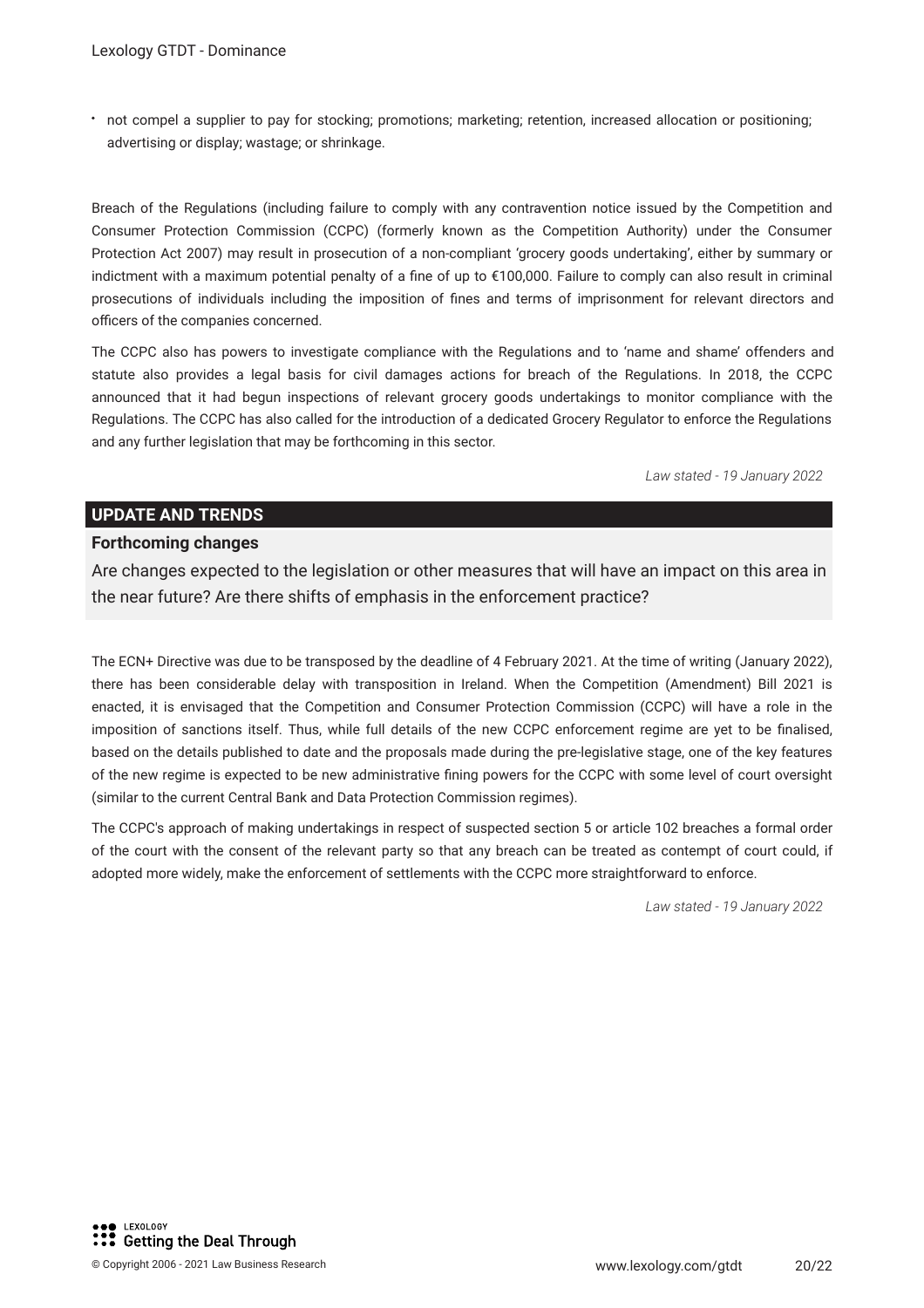## **Jurisdictions**

|               | <b>Australia</b>      | Gilbert + Tobin                                        |
|---------------|-----------------------|--------------------------------------------------------|
|               | <b>Austria</b>        | Schima Mayer Starlinger                                |
|               | <b>Belgium</b>        | Cleary Gottlieb Steen & Hamilton LLP                   |
|               | <b>Brazil</b>         | Mattos Filho Veiga Filho Marrey Jr e Quiroga Advogados |
|               | <b>Bulgaria</b>       | <b>Wolf Theiss</b>                                     |
|               | <b>Canada</b>         | <b>Baker McKenzie</b>                                  |
|               | <b>China</b>          | DeHeng Law Offices                                     |
|               | <b>Denmark</b>        | Bruun & Hjejle                                         |
|               | <b>Ecuador</b>        | Robalino                                               |
|               | <b>European Union</b> | Cleary Gottlieb Steen & Hamilton LLP                   |
|               | <b>France</b>         | <b>UGGC Avocats</b>                                    |
|               | <b>Germany</b>        | Cleary Gottlieb Steen & Hamilton LLP                   |
|               | <b>Greece</b>         | Nikolinakos & Partners Law Firm                        |
| $\mathcal{L}$ | <b>Hong Kong</b>      | Eversheds Sutherland (International) LLP               |
| $\bullet$     | <b>India</b>          | Shardul Amarchand Mangaldas & Co                       |
|               | <b>Indonesia</b>      | <b>ABNR</b>                                            |
|               | <b>Ireland</b>        | Matheson                                               |
|               | Italy                 | Rucellai & Raffaelli                                   |
|               | Japan                 | Anderson Mōri & Tomotsune                              |
| ारे           | <b>Morocco</b>        | <b>UGGC Avocats</b>                                    |
|               | <b>Nigeria</b>        | Streamsowers & Köhn                                    |
|               | <b>Norway</b>         | Advokatfirmaet Thommessen AS                           |
|               | <b>Poland</b>         | Linklaters LLP                                         |
|               | <b>Portugal</b>       | Gómez-Acebo & Pombo Abogados                           |
| 激興的           | Saudi Arabia          | Al Tamimi & Company                                    |